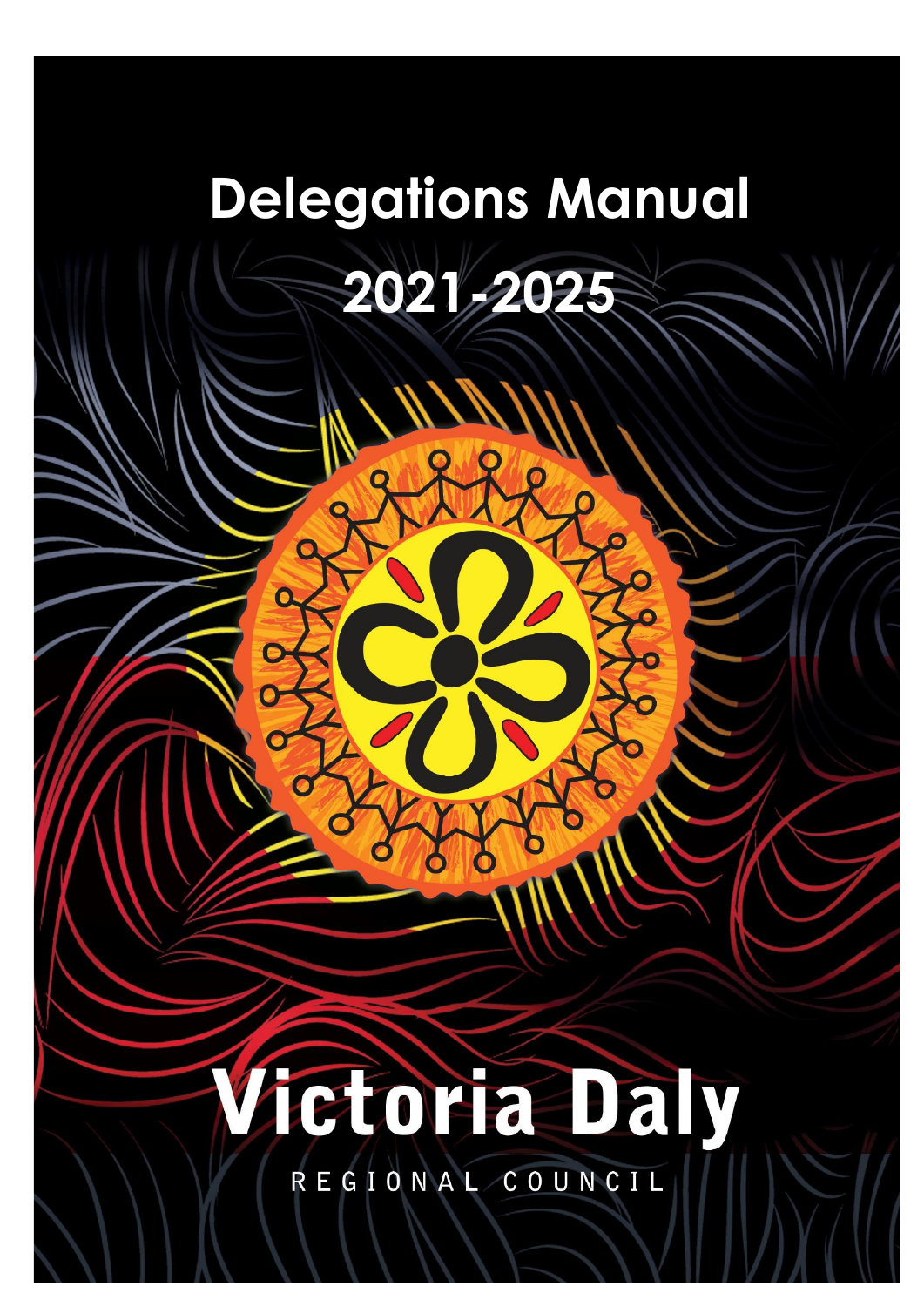# **Delegations Manual 2021 - 2025**

Released: OCM

Review Date: By Term

# Contents

| 1. |                                                                               |
|----|-------------------------------------------------------------------------------|
|    |                                                                               |
|    |                                                                               |
|    |                                                                               |
|    |                                                                               |
|    |                                                                               |
| 2. |                                                                               |
|    |                                                                               |
| 3. |                                                                               |
| 4. |                                                                               |
| 5. |                                                                               |
|    |                                                                               |
|    |                                                                               |
|    | Staff: New Positions, Advertisements, Selection, Appointment and Probation  9 |
|    |                                                                               |
|    |                                                                               |
|    |                                                                               |
|    |                                                                               |
|    |                                                                               |
|    |                                                                               |
| 6. |                                                                               |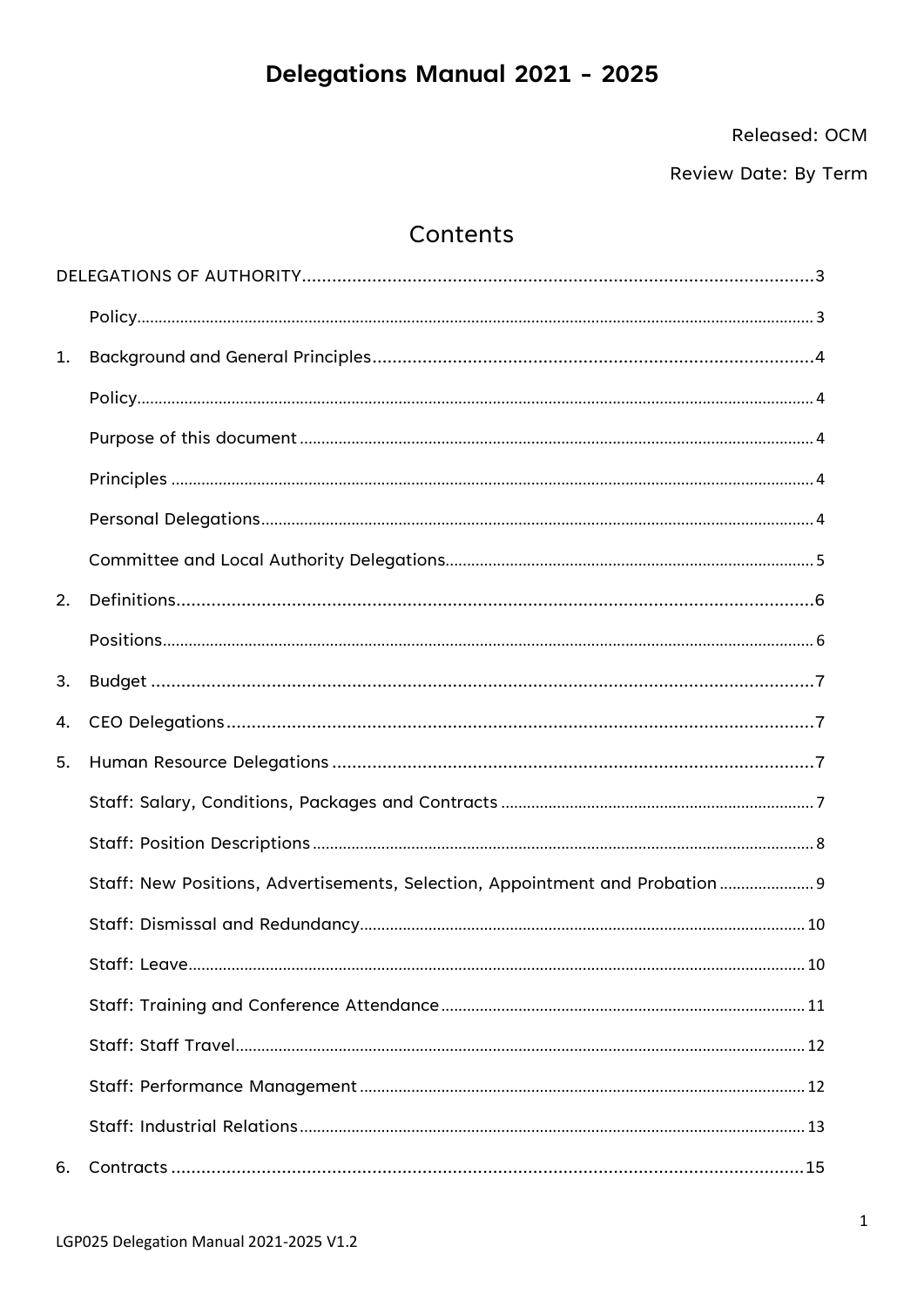| 7. |                                                                          |  |
|----|--------------------------------------------------------------------------|--|
|    |                                                                          |  |
| 8. |                                                                          |  |
|    |                                                                          |  |
| 9. |                                                                          |  |
|    |                                                                          |  |
|    |                                                                          |  |
|    | Documents: Public Statements, Media and Comments on Strategic Issues  18 |  |
|    |                                                                          |  |
|    |                                                                          |  |
|    |                                                                          |  |
|    |                                                                          |  |
|    |                                                                          |  |
|    |                                                                          |  |
|    |                                                                          |  |
|    |                                                                          |  |
|    |                                                                          |  |
|    |                                                                          |  |
|    |                                                                          |  |
|    | Financial: Members Expenses (Council and Local Authority Members) 25     |  |
|    |                                                                          |  |
|    |                                                                          |  |
|    |                                                                          |  |
|    |                                                                          |  |
|    |                                                                          |  |
|    |                                                                          |  |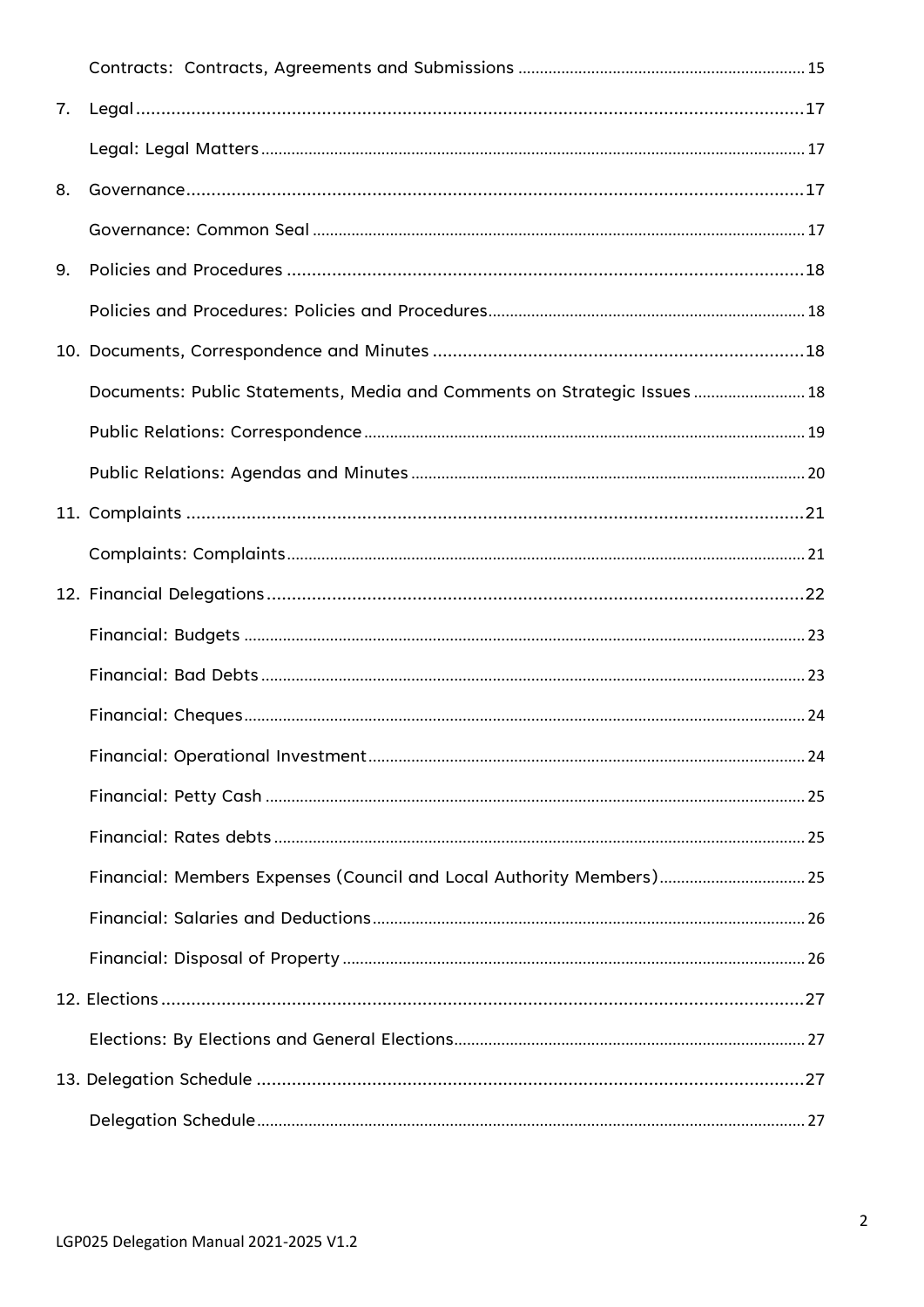#### <span id="page-3-0"></span>**DELEGATIONS OF AUTHORITY**

#### **NORTHERN TERRITORY LOCAL GOVERNMENT ACT <sup>2019</sup>**

#### **CHAPTER 4 – DIVISION 2 ‐ SECTION 40 ‐ DELEGATION**

- (1) A Council may delegate its powers and functions.
- (2) A delegation may be made to:
	- (a) The CEO; or
	- (b) A Council committee; or
	- (c) A local authority; or
	- (d) A local government subsidiary.
- (3) Despite subsection (1):
	- (a) the power to impose rates cannot be delegated; and
	- (b) if power to incur financial liabilities is delegated the council must, by resolution, fix reasonable limits on the delegate's authority; and
	- (c) a delegation cannot duplicate or derogate from the CEO's functions(including delegated functions); and
	- (d) subject to subsections (4) and (5), power to enter into a transaction on conditions that are not arm's length conditions cannot be delegated; and
	- (e) subject to subsections (4) and (5), power to make a decision that requires a council resolution cannot be delegated; and
	- (f) if power to enter into a contract is delegated the contract must be below the threshold value.
- (4) A Council may delegate the CEO the following:
	- (a) The power to enter into a transaction on conditions that are not arm's length conditions if the transaction will provide a community benefit;
	- (b) The power to waive a fee for service (wholly and partly) under section 289(4) if the waiver will provide a community benefit.
- (5) A delegation under subsection (4) must be in accordance with the regulations and any guidelines that the Minister may make.
- (6) A council must, within the first 6 months of its term, determine, by resolution, the threshold value for a contract for subsection (3)(f).
- (7) In this section:

Arm's length conditions means the conditions that might be expected to operate between commercial entities dealing wholly independently with one another in comparable circumstances.

#### <span id="page-3-1"></span>**Policy**

Victoria Daly Regional Council – Delegation Policy – LGP025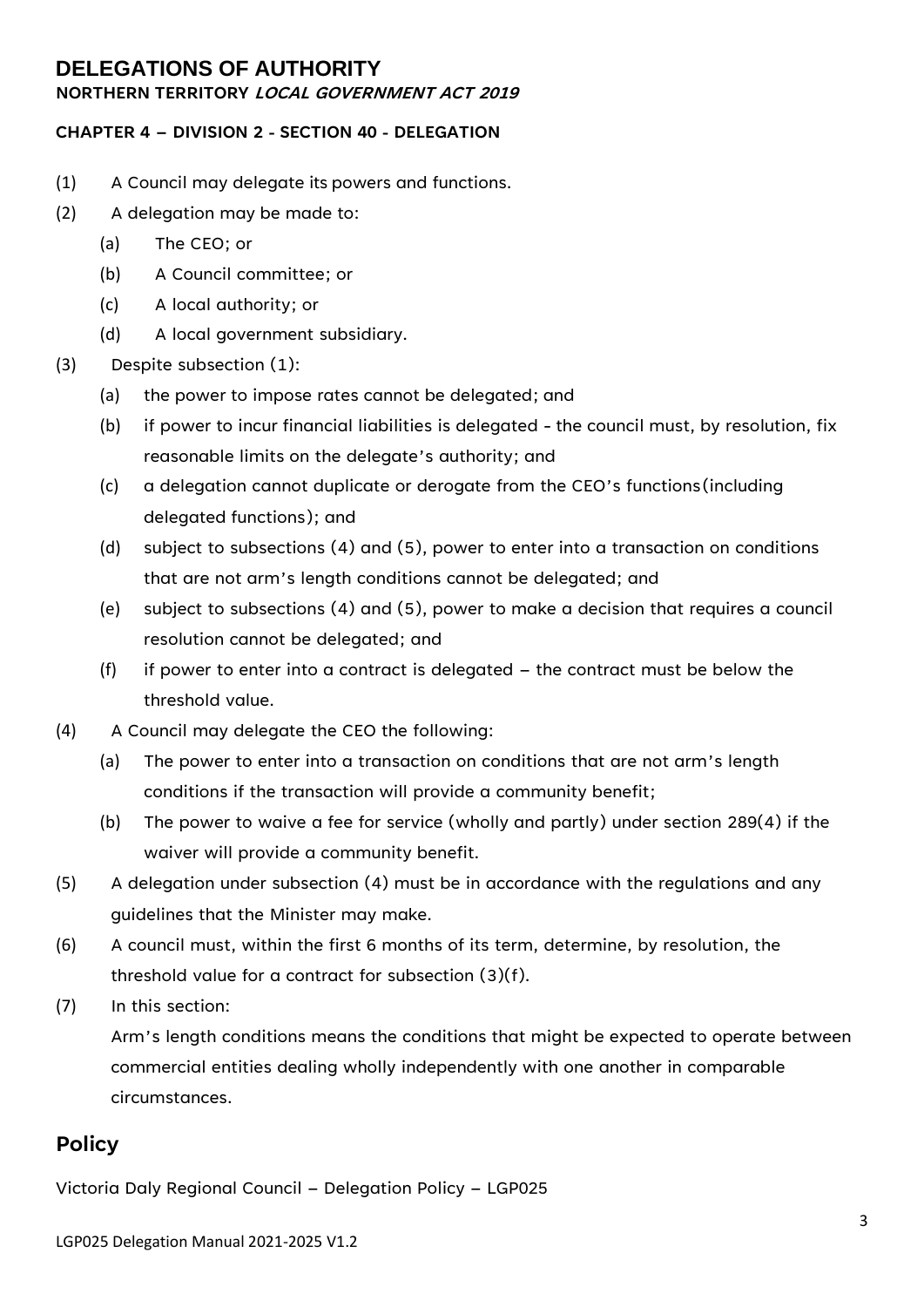#### <span id="page-4-0"></span>**1. Background and General Principles**

#### <span id="page-4-1"></span>**Policy**

The Council is committed to service delivery across the organisation within the parameters of a formalised delegation of authority framework.

#### <span id="page-4-2"></span>**Purpose of this document**

The Delegation's Manual is intended to provide clear and easy to understand processes and accountability, for administrative functions and levels of decision making across the organisation.

#### <span id="page-4-3"></span>**Principles**

This document will be reviewed each term or unless otherwise required with a view to improving its utility and relevance to theorganisational structure of the Council.

- This document operates as delegated authority by the Council for the CEO.
- This document operates as delegated authority by the Council for Committees and

Local Authorities.

This document operates as delegated authority by the CEO for all other staff.

#### <span id="page-4-4"></span>**Personal Delegations**

- Delegations can be exercised by a person more senior than the person specified in the document,where the more senior person has a line management role which includes responsibility for the person holding the delegation.
- It is not permissible for a person to delegate any aspect of their authorisation to a person in a less senior position. However, provision can be made for people to "Act Up" into a position of greater authority than they are usually employed, for all key or specified areas of delegation.
- It is possible for a person in a less senior position to be appointed to "Act" in the capacity of a moresenior position eg. during periods of absence by a staff member from the workplace, thereby assuming some or all of the delegated level of responsibility as prescribed by this document of thatposition.
- It is the responsibility of the person exercising the delegation to ensure funding is available in the delegation, within their annual budget. Alternatively written proof of above‐budget income e.g. extra funding, to cover the above‐budget expenditure should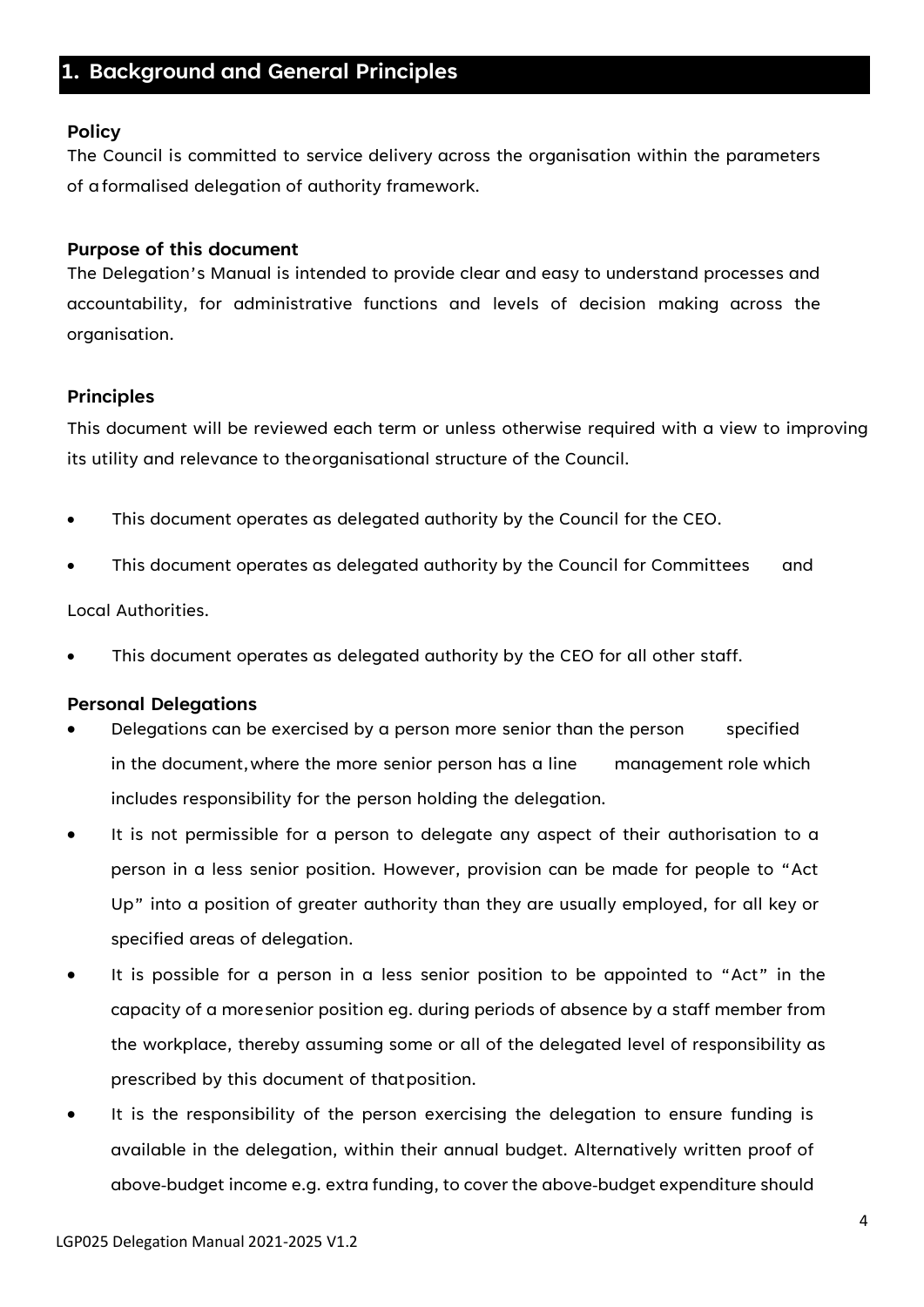be obtained and a copy sent to theirsenior line manager.

- The delegations are hierarchical in the sense that a delegate's formal line supervisor may exercisethe same level of authority as the delegate and such a supervisor may also withdraw or restrict a delegation held by a subordinate member of staff. Except for any delegations made byCouncil.
- The CEO has authority to exercise any staff delegation outlined in this document.
- In exercising delegations' staff are required to comply with legislation, industrial awards, contracts oragreements and Council approved policies, procedures and Code of Conduct.
- The delegations listed in this document should be understood in the context of the relevant staffposition descriptions and Council Policy.
- It is the responsibility of the person exercising the delegation to advise their senior line manager of significant developments even if made within delegation and ensure appropriate records are kept.
- The position has delegation not the person.
- Outsourced positions do not have delegation rights within the organisation.
- A delegate should not exercise their delegation to approve a recommendation that personally benefits them.
- Unless specifically delegated, it should be assumed that no delegation exists.

#### <span id="page-5-0"></span>**Committee and Local Authority Delegations**

- The Committee or Local Authority is delegated as an entity and no specific delegation is allocated toan individual unless specifically identified within the delegation.
- Unless specifically delegated, it should be assumed that no delegation exists.
- The CEO has authority to exercise any staff delegation outlined in this document.
- This document anticipates open and regular communication and information flow between the various levels of delegation, and consultation where necessary with Council staff.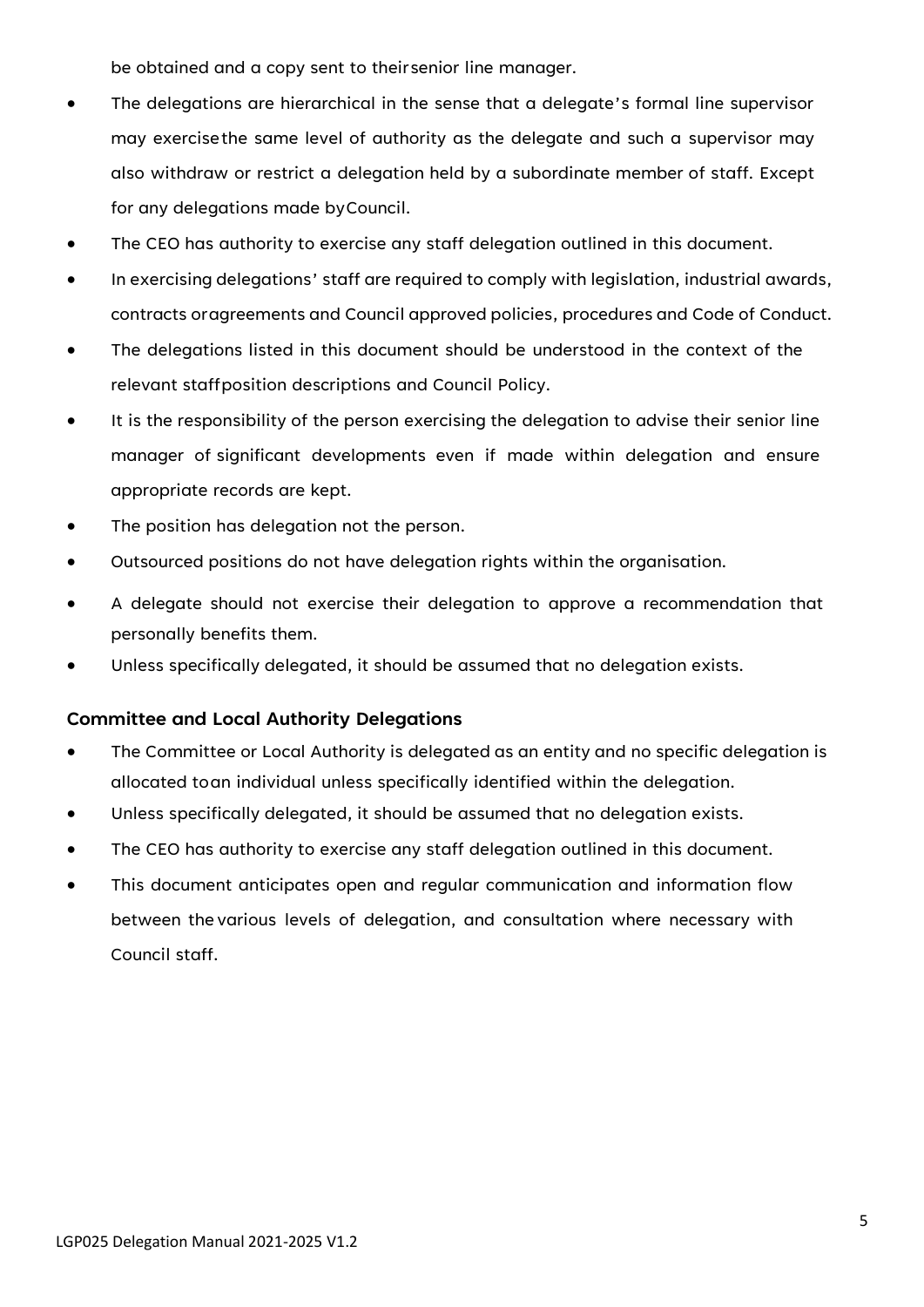# <span id="page-6-0"></span>**2. DEFINITIONS**

#### <span id="page-6-1"></span>**Positions**

- **Council:** The collective group of members elected to serve the community in accordance with theLocal Government Act and Regulations (as amended) and acting within that role.
- **Committee**: A formally constituted committee under the Section 26 of the Local Government Act 2019.
- **Local Authority**: A formally constituted Local Authority under section 77 of the Local Government Act 2019.
- Mayor. The principal member of the Council as defined by Section 58 Local Government Act 2019.
- **Chief Executive Officer:** (referred to as 'CEO') The person appointed by and responsible to theCouncil for the day-to-day management of the affairs of Victoria Daly Regional Council. (The CEO's authority extends to the Acting CEO in the CEO's absence).
- **Director:** A person appointed as Director and who has overall responsibility for specified functionsas per the organisational structure.
- **Regional Managers:** A person appointed as a Regional Manager is responsible for a program that is delivered across the Council. They are responsible to the CEO for the delivery of programs they provide.
- **Managers (Operational and Program):** <sup>A</sup> person appointed as a manager is either responsible for Council operations within a community or a function within Council Area. They are responsible to a director for the services and functions they provide.
- **Coordinators:** <sup>A</sup> person appointed as a coordinator of one of the Council Program Delivery Areas. They are responsible to a manager for the services delivered within their area.
- *Staff*: Employees of the Council not otherwise identified.
- Note: Any decision on where staff roles fit in the above definitions will be made by the CEO, basedon a recommendation from the appropriate Director.
- **Tender Committee**: Comprises of the Directors and relevant Managers.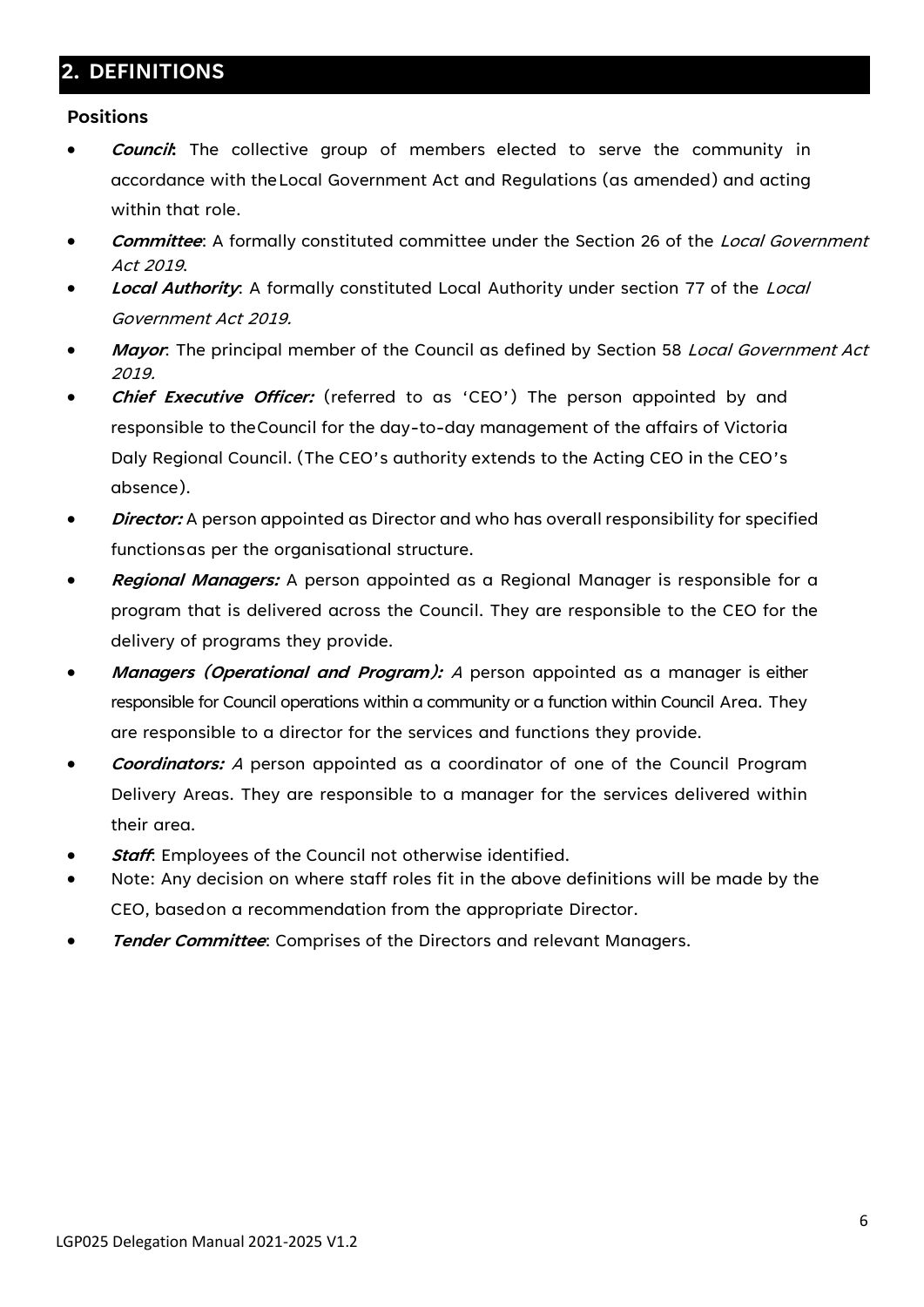# <span id="page-7-0"></span>**3.Budget**

All amounts referred to in this document are exclusive of GST.

- **Council Budget:** (referred to as 'the budget') The annual budget resolved by the Council.
- **Service Budget:** (referred to as 'service budget') A service/program component of the annualbudget, for which a manager or coordinator has been delegated responsibility and control.
- **Staffing Plan:** The staffing plan approved by the Council in the annual regional plan and budget

# <span id="page-7-1"></span>**4. CEO Delegations**

| <b>FUNCTION</b>                                                                                                                                                                                     | Amount and / or Qualification                                                                                                                                                                           | <b>DELEGATED</b><br><b>AUTHORITY</b> |
|-----------------------------------------------------------------------------------------------------------------------------------------------------------------------------------------------------|---------------------------------------------------------------------------------------------------------------------------------------------------------------------------------------------------------|--------------------------------------|
| Appointment of Acting Chief<br><b>Executive Officer</b><br>for a period of absence of the Chief<br>Executive Officer in accordance with<br>the Local Government Act 2019 -<br>Section 165 (3a) (3b) | The CEO must be<br>satisfied that the person<br>appointed as Acting CEO is<br>suitably qualified for the<br>position<br>The CEO must advise the<br>Mayor and the Council when<br>an appointment is made | <b>CEO</b>                           |

# <span id="page-7-2"></span>**5. Human Resource Delegations**

#### <span id="page-7-3"></span>**Staff: Salary, Conditions, Packages and Contracts**

| <b>FUNCTION</b>                 | Amount and / or Qualification | <b>DELEGATED</b><br><b>AUTHORITY</b> |
|---------------------------------|-------------------------------|--------------------------------------|
| Set and approve salaries within |                               |                                      |
| total budget                    | For all staff                 | CEO                                  |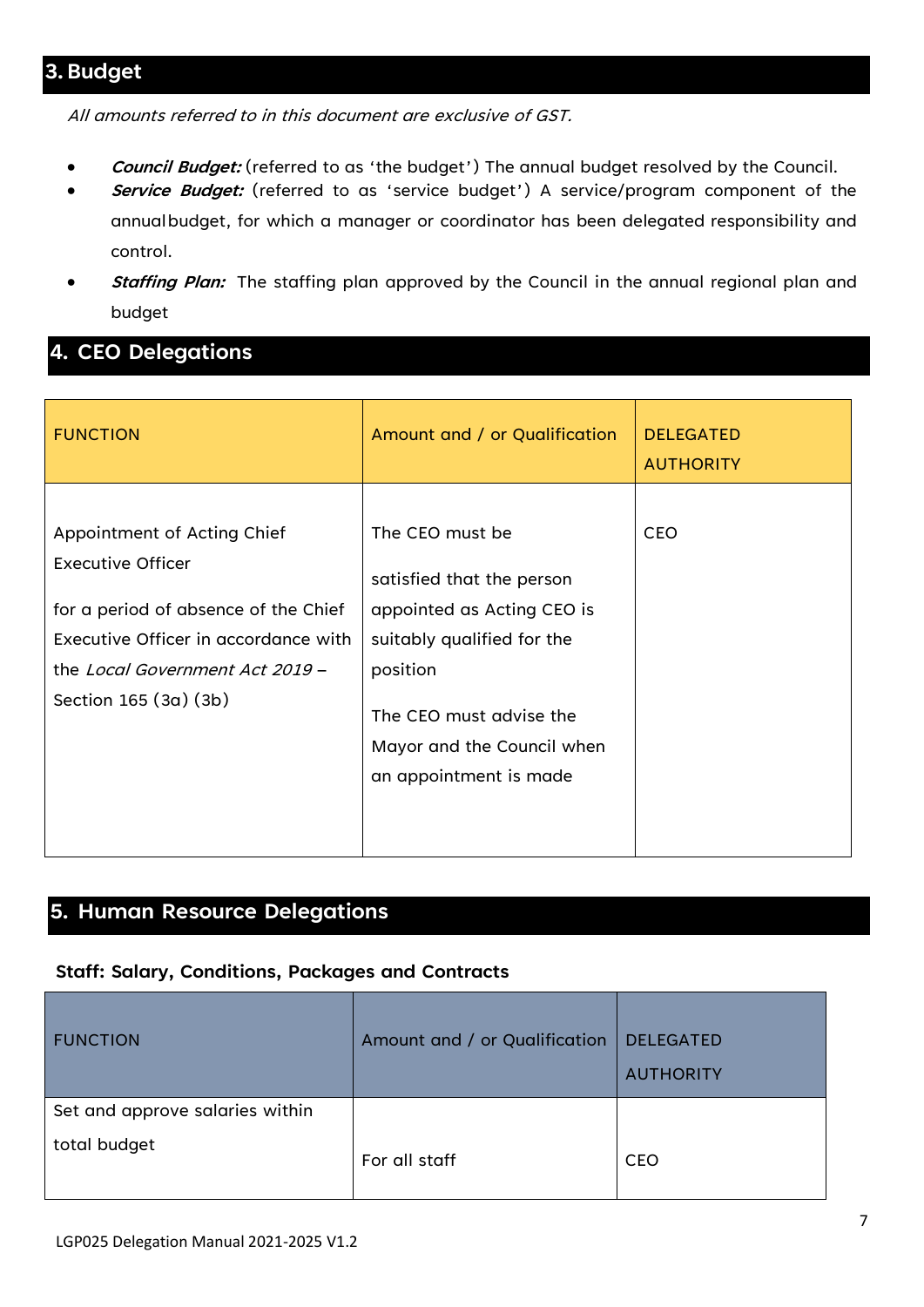| Set and approve salary            | For CEO       | Council    |
|-----------------------------------|---------------|------------|
| Set and approve salary            | For all staff | <b>CEO</b> |
|                                   | For CEO       | Council    |
| Set and approve annual salary     | For all staff | <b>CEO</b> |
| increments and any higher duties  | For CEO       | Council    |
| payments                          |               |            |
| Approve/sign staff contracts      | For all staff | <b>CEO</b> |
|                                   | For CEO       | Council    |
| Approve conditions of employment  | For all staff | <b>CEO</b> |
|                                   |               |            |
| Approve a staff member accepting  | For all staff | <b>CEO</b> |
| outside employment or             |               |            |
| consultancies, additional to and  | For CEO       | Council    |
| separate from their normal duties |               |            |
| within Council.                   |               |            |

# <span id="page-8-0"></span>**Staff: Position Descriptions**

| <b>FUNCTION</b>                     | Amount and / or Qualification | <b>DELEGATED</b><br><b>AUTHORITY</b> |
|-------------------------------------|-------------------------------|--------------------------------------|
| Approve all new position            | For all staff                 | <b>CEO</b>                           |
| descriptions and changes to         |                               |                                      |
| existing position descriptions      | For CEO                       | Council                              |
|                                     |                               |                                      |
| Approve all new position titles and | For all staff                 | <b>CEO</b>                           |
| changes to existing position titles |                               |                                      |
|                                     |                               |                                      |
| Approve the deletion of positions   | For all staff                 | <b>CEO</b>                           |
|                                     |                               |                                      |
|                                     |                               |                                      |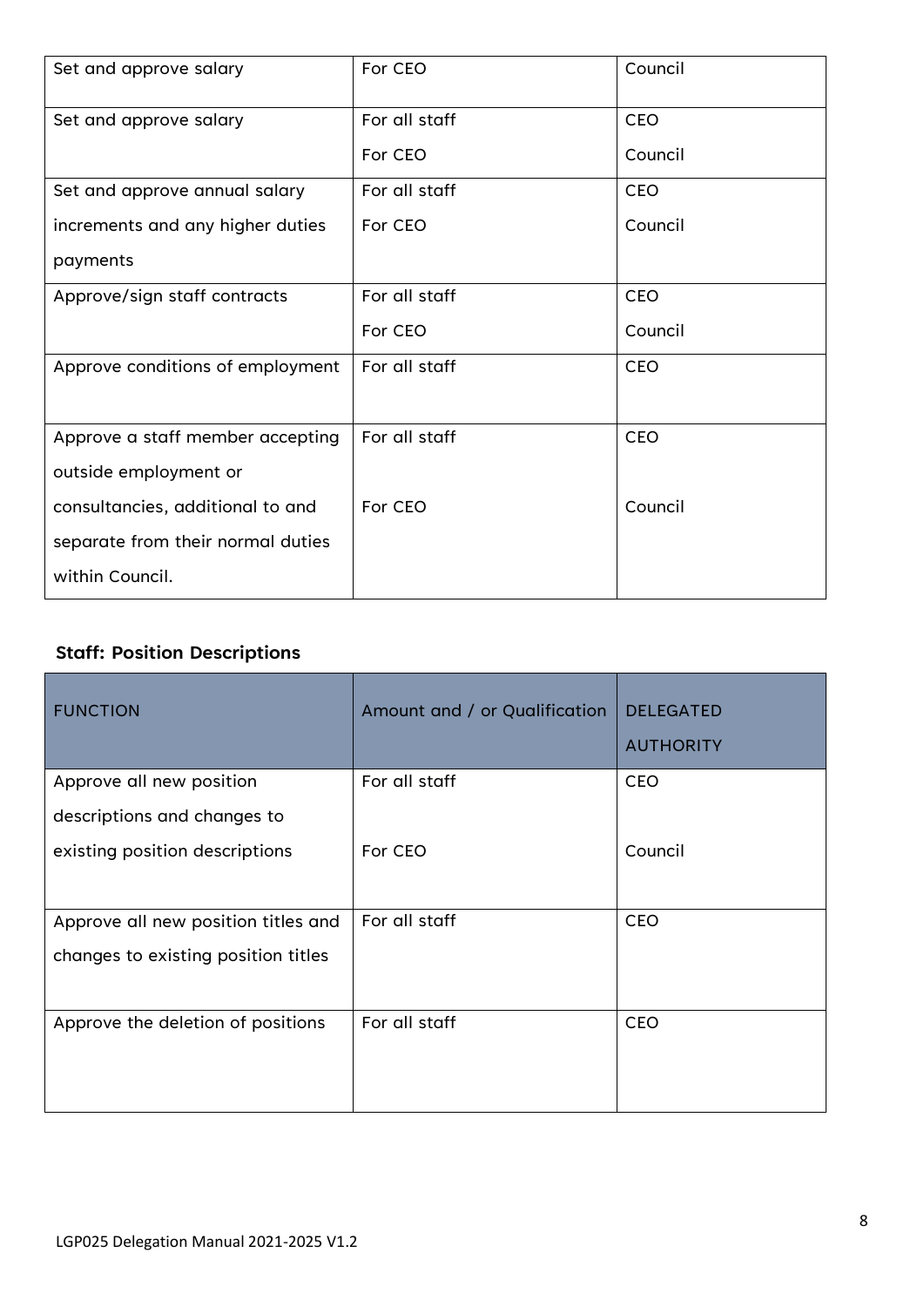# <span id="page-9-0"></span>**Staff: New Positions, Advertisements, Selection, Appointment and Probation**

| <b>FUNCTION</b>                     | Amount and / or Qualification | <b>DELEGATED</b> |
|-------------------------------------|-------------------------------|------------------|
|                                     |                               | <b>AUTHORITY</b> |
| Approve requests for filling        | For all staff                 | CEO              |
| positions within approved structure |                               |                  |
| (within budget)                     | For CEO                       | Council          |
|                                     |                               |                  |
| Approve new staff positions or      | For all staff                 | CEO              |
| modifications to existing           |                               |                  |
| organisational structure (within    |                               |                  |
| budget)                             |                               |                  |
|                                     |                               |                  |
| Identify and approve new staff      | For all new staff positions   | CEO              |
| positions outside of the existing   |                               |                  |
| organisational chart (within        |                               |                  |
| budget)                             |                               |                  |
| Recommend appointment to staff      | For all staff                 | Manager          |
| positions                           |                               |                  |
|                                     | For Managers / Coordinators   | <b>Directors</b> |
|                                     |                               |                  |
|                                     | For Directors                 |                  |
|                                     |                               | <b>CEO</b>       |
| Appoint staff to positions          | For all staff                 | CEO              |
|                                     |                               |                  |
|                                     | For CEO                       | Council          |
| Confirm successful completion or    | For all staff                 | <b>Directors</b> |
| otherwise of new staff              |                               |                  |
| probationary periods                | For Directors / Managers /    | <b>CEO</b>       |
|                                     | Coordinators                  |                  |
|                                     |                               |                  |
|                                     | For CEO                       | Council          |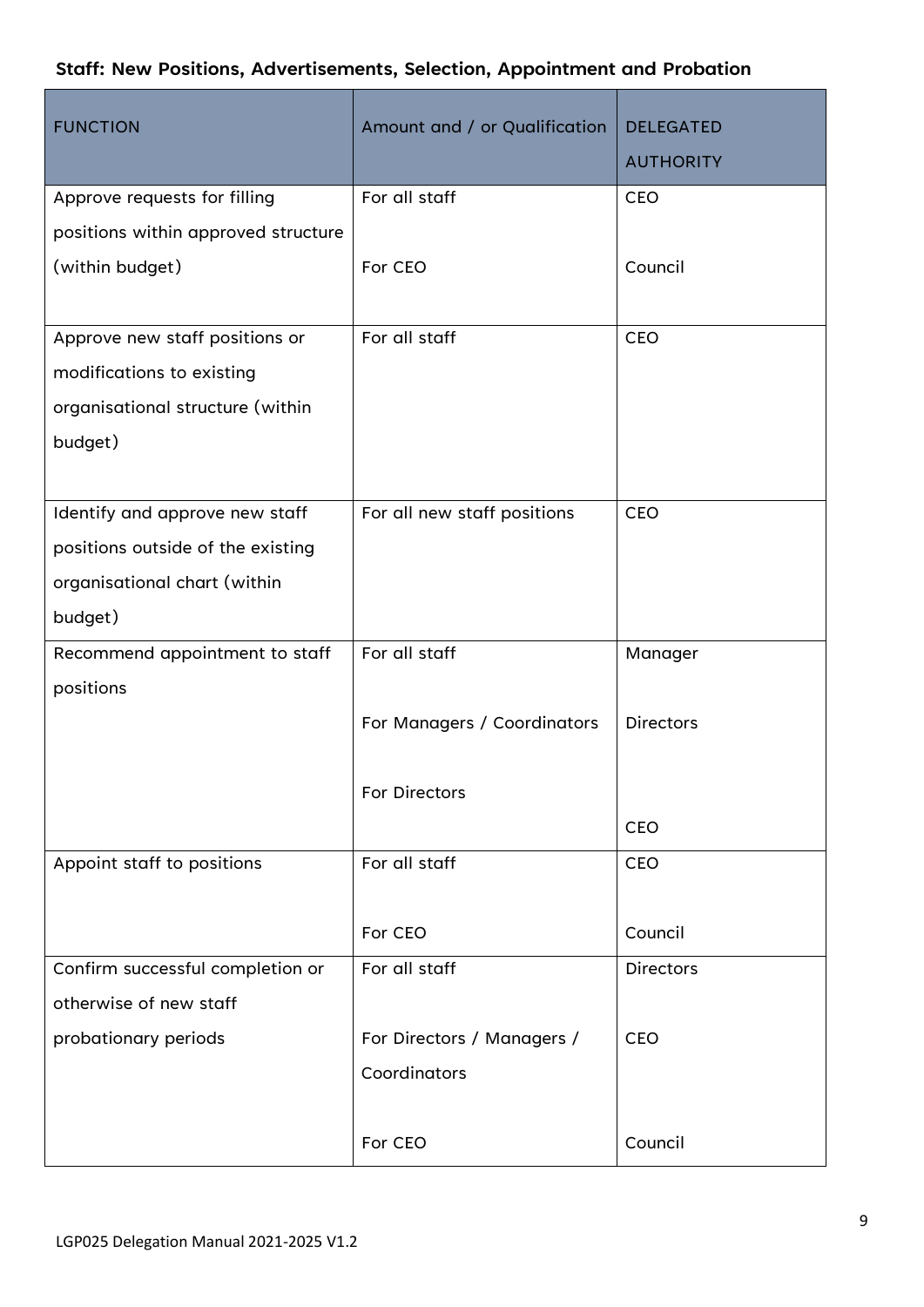#### <span id="page-10-0"></span>**Staff: Dismissal and Redundancy**

| <b>FUNCTION</b>                  | Amount and / or Qualification | <b>DELEGATED</b> |
|----------------------------------|-------------------------------|------------------|
|                                  |                               | <b>AUTHORITY</b> |
| Decisions to make a staff member | For all staff                 | <b>CEO</b>       |
| redundant                        |                               |                  |
| Approve the offer and acceptance | For all staff                 | <b>CEO</b>       |
| of redundancy for all staff      |                               |                  |
| Decisions to dismiss a staff     | For all staff                 | <b>CEO</b>       |
| member                           |                               |                  |

Redundancy is where the employment relationship is terminated by the CEO due to the Council no longer requiring the position as part of its organisational structure. Council will make reasonable efforts to redeploy employees (place them in an alternate position) rather than retrench an employee, who would otherwise lose their job and not be offered another role. This provision applies to the determination of termination of employment pertaining to permanent employees, and employees employed on a temporary basis that are terminated prior to conclusion of their contracted period of employment. Termination and redundancy of an employee will be in accordance with the 2.1.28 Redundancy Policy of the Victoria Daly Regional Council. The delegations will determine whether grounds for redundancy are applicable.

#### <span id="page-10-1"></span>**Staff: Leave**

| <b>FUNCTION</b>                  | Amount and / or Qualification | <b>DELEGATED</b><br><b>AUTHORITY</b> |
|----------------------------------|-------------------------------|--------------------------------------|
| Approve staff annual leave       | For staff                     | Manager                              |
|                                  | For Manager                   | <b>Director</b>                      |
|                                  | For Director                  | <b>CEO</b>                           |
|                                  | For CEO                       | Mayor                                |
| Approve staff long service leave | For staff and Managers        | Director                             |
|                                  | For Director                  | CEO                                  |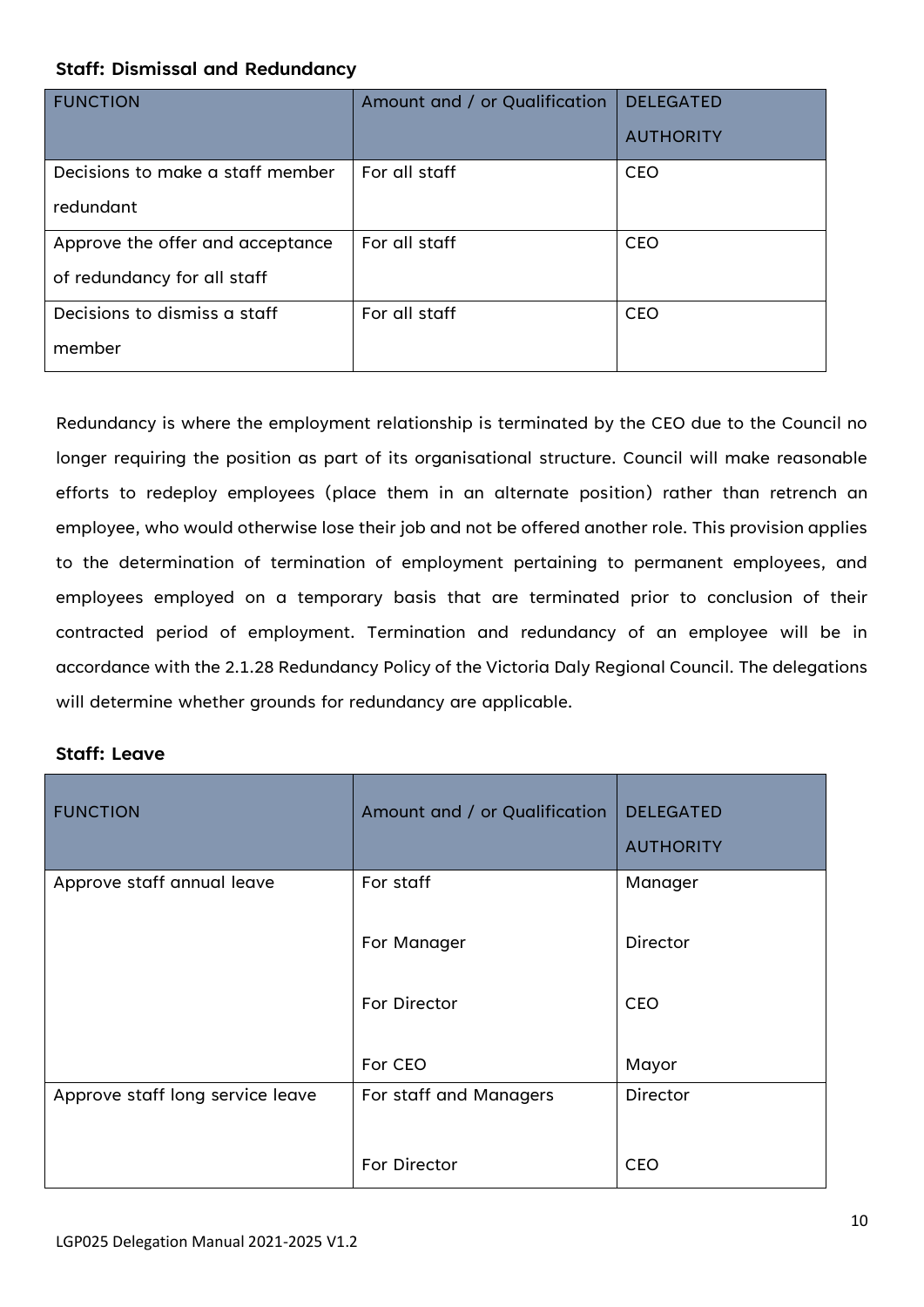|                                  | For CEO       | Mayor      |
|----------------------------------|---------------|------------|
| Approve staff special leave (as  | For staff     | Manager    |
| defined in EBA)                  |               |            |
|                                  | For Manager   | Director   |
|                                  | For Director  | <b>CEO</b> |
|                                  | For CEO       | Mayor      |
| Approve staff leave without pay  | For staff     | Manager    |
| under two weeks                  |               |            |
|                                  | For Manager   | Director   |
|                                  | For Director  | CEO        |
|                                  | For CEO       | Mayor      |
| Approval staff leave without pay | For all Staff | CEO        |
| over two weeks                   |               |            |
|                                  | For CEO       | Mayor      |

# <span id="page-11-0"></span>**Staff: Training and Conference Attendance**

| <b>FUNCTION</b>                      | Amount and / or Qualification | <b>DELEGATED</b><br><b>AUTHORITY</b> |
|--------------------------------------|-------------------------------|--------------------------------------|
| Approve fee assistance for staff     | For all Staff                 | Director of Corporate                |
| study within budget                  |                               | Services                             |
| Approval of attendance at external   | For all Staff                 | Director of Corporate                |
| training courses/conferences         |                               | Services                             |
| including travel costs- the training |                               |                                      |
| activity must form part of the       |                               |                                      |
| annual staff training and            |                               |                                      |
| development plan                     |                               |                                      |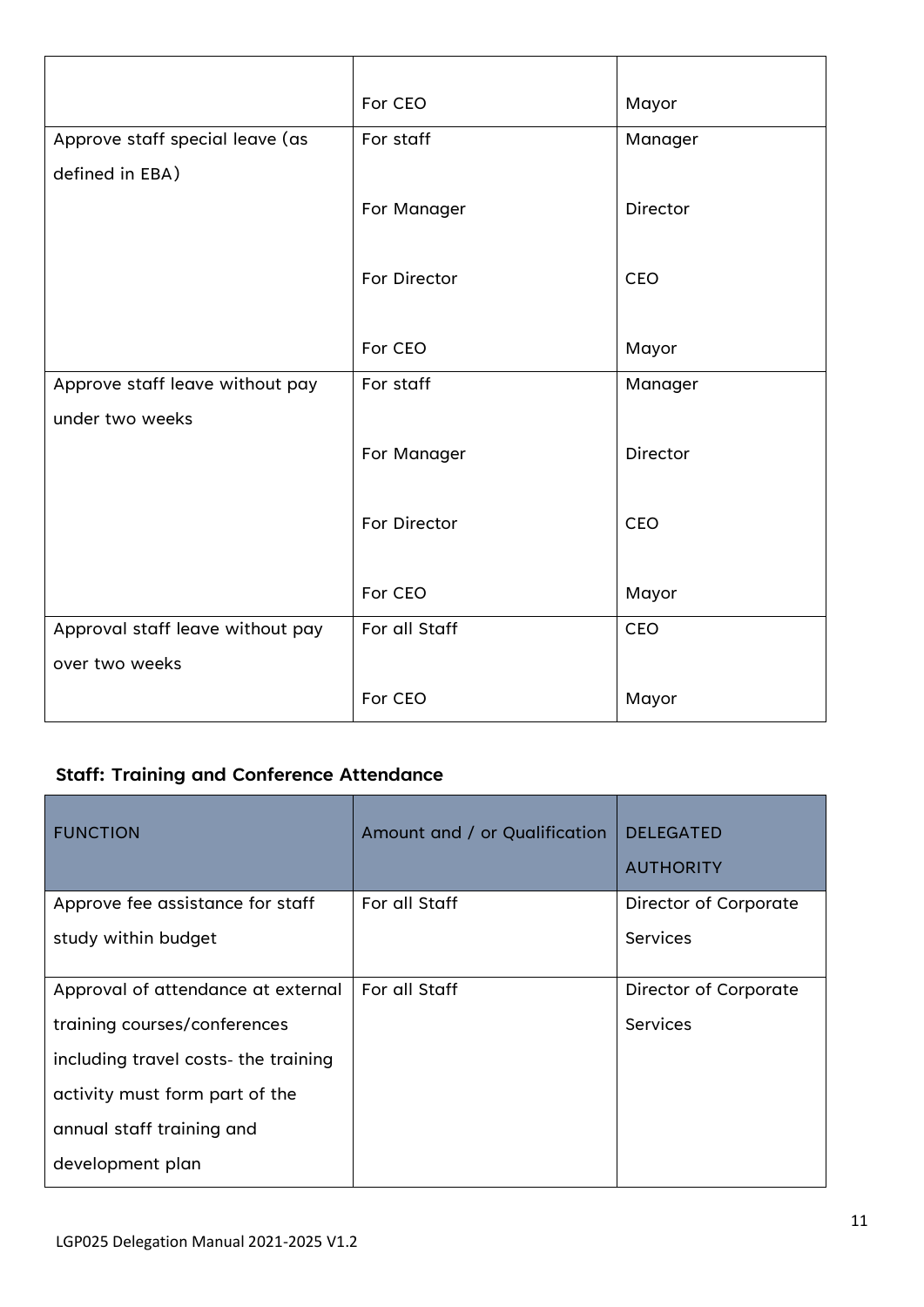#### <span id="page-12-0"></span>**Staff: Staff Travel**

| <b>FUNCTION</b>                     | Amount and / or Qualification | <b>DELEGATED</b><br><b>AUTHORITY</b> |
|-------------------------------------|-------------------------------|--------------------------------------|
| Approve travel outside of the NT    | For all Staff                 | <b>CEO</b>                           |
|                                     | For CEO                       | Mayor                                |
| Approve travel outside of Australia | For all Staff                 | <b>CEO</b>                           |
|                                     | For CEO                       | Mayor                                |
| Approve travel costs for            | For all Staff                 | Director of Corporate                |
| attendance at training courses /    |                               | Services                             |
| conference within budget            |                               |                                      |

# <span id="page-12-1"></span>**Staff: Performance Management**

| <b>FUNCTION</b>                  | Amount and / or Qualification | <b>DELEGATED</b>         |
|----------------------------------|-------------------------------|--------------------------|
|                                  |                               | <b>AUTHORITY</b>         |
| Appraise performance of staff    | For staff                     | Director                 |
|                                  | Managers                      | <b>Directors</b>         |
|                                  | <b>Directors</b>              | CEO                      |
|                                  | <b>CEO</b>                    | Mayor                    |
| Management of unsatisfactory     | For staff                     | Immediate Manager        |
| staff performance                |                               |                          |
|                                  | Managers                      | <b>Directors</b>         |
|                                  |                               |                          |
|                                  | <b>Directors</b>              | <b>CEO</b>               |
|                                  |                               |                          |
|                                  | CEO                           | Mayor                    |
| Intervene in management of any   | For staff                     | <b>Immediate Manager</b> |
| unsatisfactory staff performance |                               |                          |
| where divisional concerns are    | Managers                      | <b>Directors</b>         |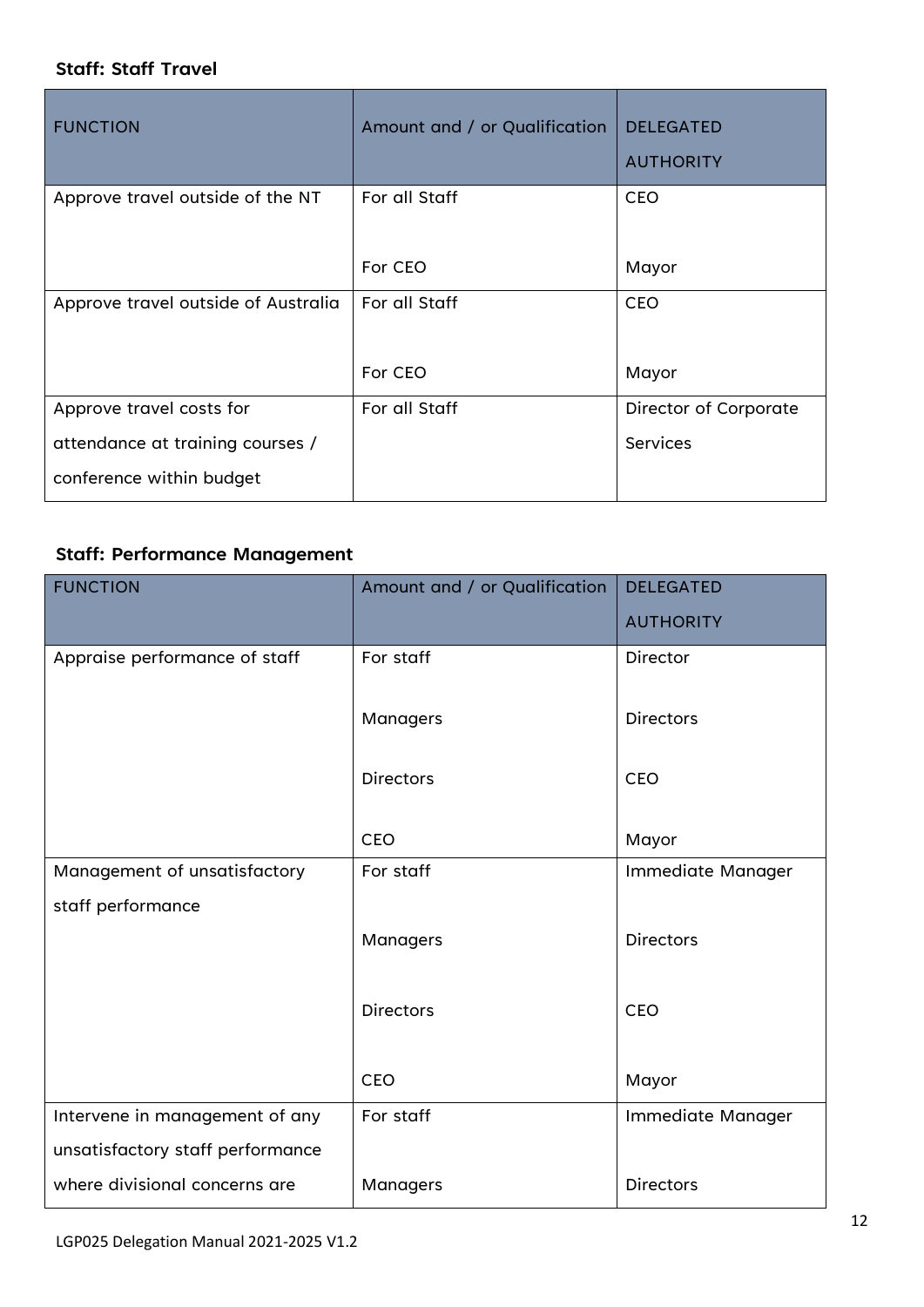| identified                        | <b>Directors</b>     | <b>CEO</b> |
|-----------------------------------|----------------------|------------|
|                                   |                      |            |
|                                   | <b>CEO</b>           | Mayor      |
| Intervene in management of any    | For all senior staff | CEO        |
| unsatisfactory staff performance  |                      |            |
| where organisational concerns are |                      |            |
| identified                        |                      |            |
| Intervene in management of any    | For CEO              | Council    |
| unsatisfactory staff performance  |                      |            |
| where Council concerns are        |                      |            |
| identified                        |                      |            |
| <b>Issuing formal warnings</b>    | For all staff        | CEO        |

#### <span id="page-13-0"></span>**Staff: Industrial Relations**

| <b>FUNCTION</b>                    | Amount and / or Qualification | <b>DELEGATED</b><br><b>AUTHORITY</b> |
|------------------------------------|-------------------------------|--------------------------------------|
| Authority to consult with Councils | For all staff                 | Director of Corporate                |
| external advisors, on industrial   |                               | Services, CEO                        |
| relations / human resource         |                               |                                      |
| matters.                           |                               |                                      |
| Authority to purchase industrial   | For staff                     | Director of Corporate                |
| relations / human resource advice  |                               | Services, CEO                        |
| and or expertise.                  |                               |                                      |

- 1.1. If a dispute relates to:
	- 1.1.1. a matter arising under this Agreement; or
	- 1.1.2. the National Employment Standards;

this Section sets out procedures to settle the dispute.

- 1.2. An employee who is a party to the dispute may appoint a representative for the purposes of the procedures in this Section.
- 1.3. In the first instance, the parties to the dispute must try to resolve the dispute at the workplace level, by discussions between the employee or employees and the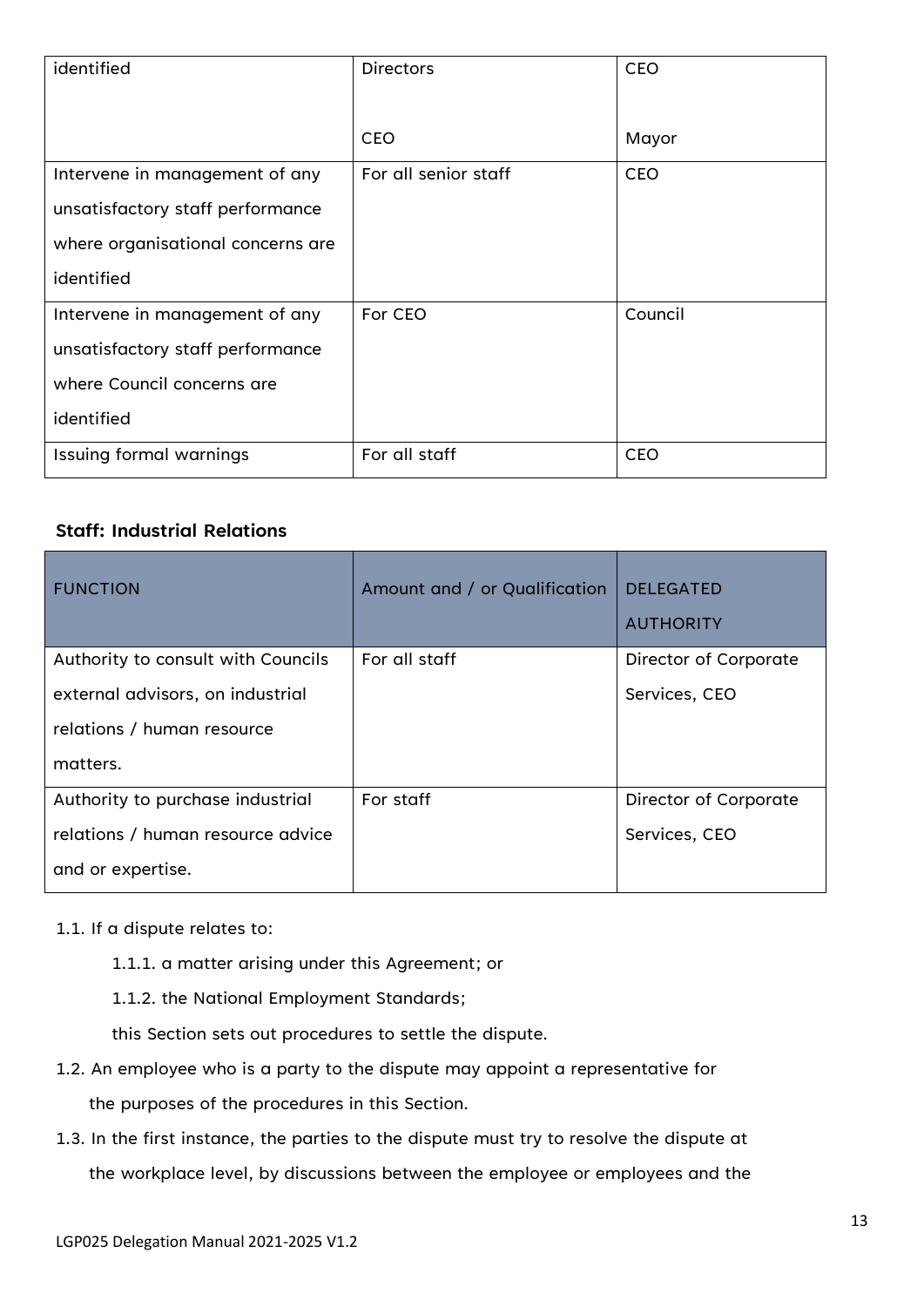relevant supervisors and/or managers.

- 1.4. If discussions at the workplace level do not resolve the dispute, a party to the dispute may refer the matter to the Fair Work Commission.
- 1.5. the Fair Work Commission may deal with the dispute in two stages:
	- 1.5.1. the Fair Work Commission will first attempt to resolve the dispute as it considers appropriate, including by mediation, conciliation, expressing an opinion or making a recommendation; and
	- 1.5.2. if the Fair Work Commission is unable to resolve the dispute at the first stage, the Fair Work Commission may then:

1.5.2.1. arbitrate the dispute; and

1.5.2.2. make a determination that is binding on the parties.

- 1.6. While the parties are trying to resolve the dispute using the procedures in this Section;
	- 1.6.1. an employee must continue to perform the employee's work as the employee would normally unless the employee has a reasonable concern about an imminent risk to the employee's health or safety; and
	- 1.6.2. an employee must comply with a direction given by a Senior Manager to perform other available work at the same workplace, or at another workplace, unless;
		- 1.6.2.1. the work is not safe;
		- 1.6.2.2. applicable occupational health and safety legislation would not permit the work to be performed;
		- 1.6.2.3. the work is not appropriate for the employee to perform; or
		- 1.6.2.4. there are other reasonable grounds for the employee to refuse to comply with the direction.
- 1.7. The parties to the dispute agree to be bound by a decision made by the Fair Work Commission in accordance with this Section.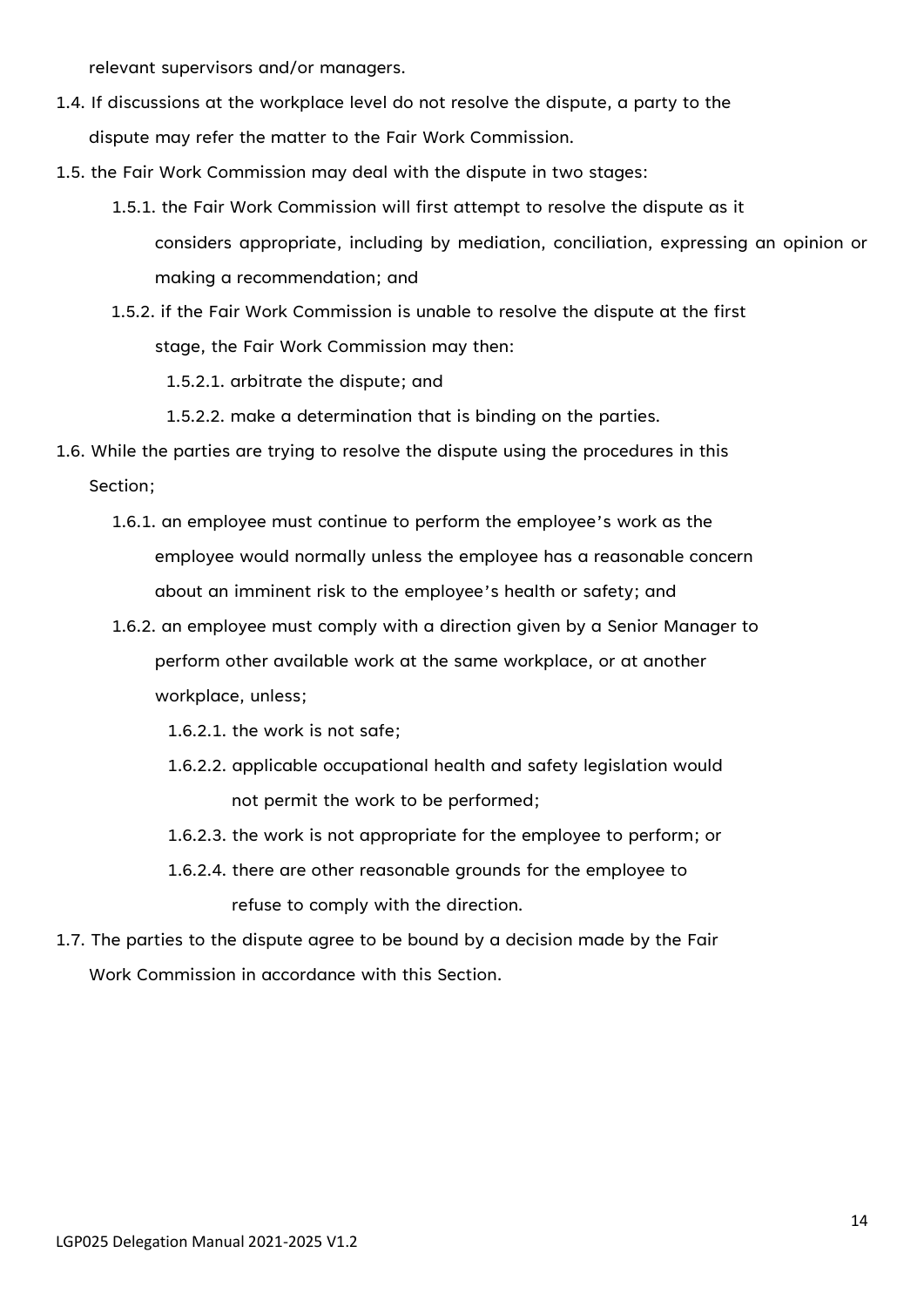# <span id="page-15-0"></span>**6. Contracts**

# <span id="page-15-1"></span>**Contracts: Contracts, Agreements and Submissions**

| <b>FUNCTION</b>                    | Amount and / or Qualification   | <b>DELEGATED</b>       |
|------------------------------------|---------------------------------|------------------------|
|                                    |                                 | <b>AUTHORITY</b>       |
| Approve the lease of new           | Within Budget                   | CEO through resolution |
| premises,                          |                                 | of Council             |
| sub leases of existing premises    |                                 |                        |
| and lease renewals                 |                                 |                        |
|                                    |                                 |                        |
| Cancel existing land / building    | All types                       | CEO                    |
| leases                             |                                 |                        |
| Approve appointment of insurers    | Within Budget                   | <b>CEO</b>             |
| details of contract and payment of |                                 |                        |
| premiums                           |                                 |                        |
| Authorise appointment of external  | Total value of contract is less | <b>Directors</b>       |
| consultants that have been         | than \$10,000                   |                        |
| provided for in the approved       |                                 |                        |
| Council Budget                     | Total value of contract is      | <b>CEO</b>             |
|                                    | more than \$10,000, but less    |                        |
|                                    | than \$50,000                   |                        |
|                                    |                                 |                        |
|                                    | Total value of contract is      | Council                |
|                                    | more than \$50,000              |                        |
|                                    |                                 |                        |
| Subject to recommendation from     | For matters relating to         | Mayor                  |
| <b>CEO Performance Review</b>      | recruitment of CEO or CEO       |                        |
|                                    | performance management.         |                        |
| Approve the sale, purchase and     | All types/values                | Council                |
| development of land                |                                 |                        |
| Approve tenders and contracts      | Less than \$100,000             | <b>CEO</b>             |
| with suppliers of goods and        |                                 |                        |
| services.*                         | Over \$100,000                  | Council                |
| *In accordance with Local          |                                 |                        |
| Government (General) Regulations   |                                 |                        |
| 2021                               |                                 |                        |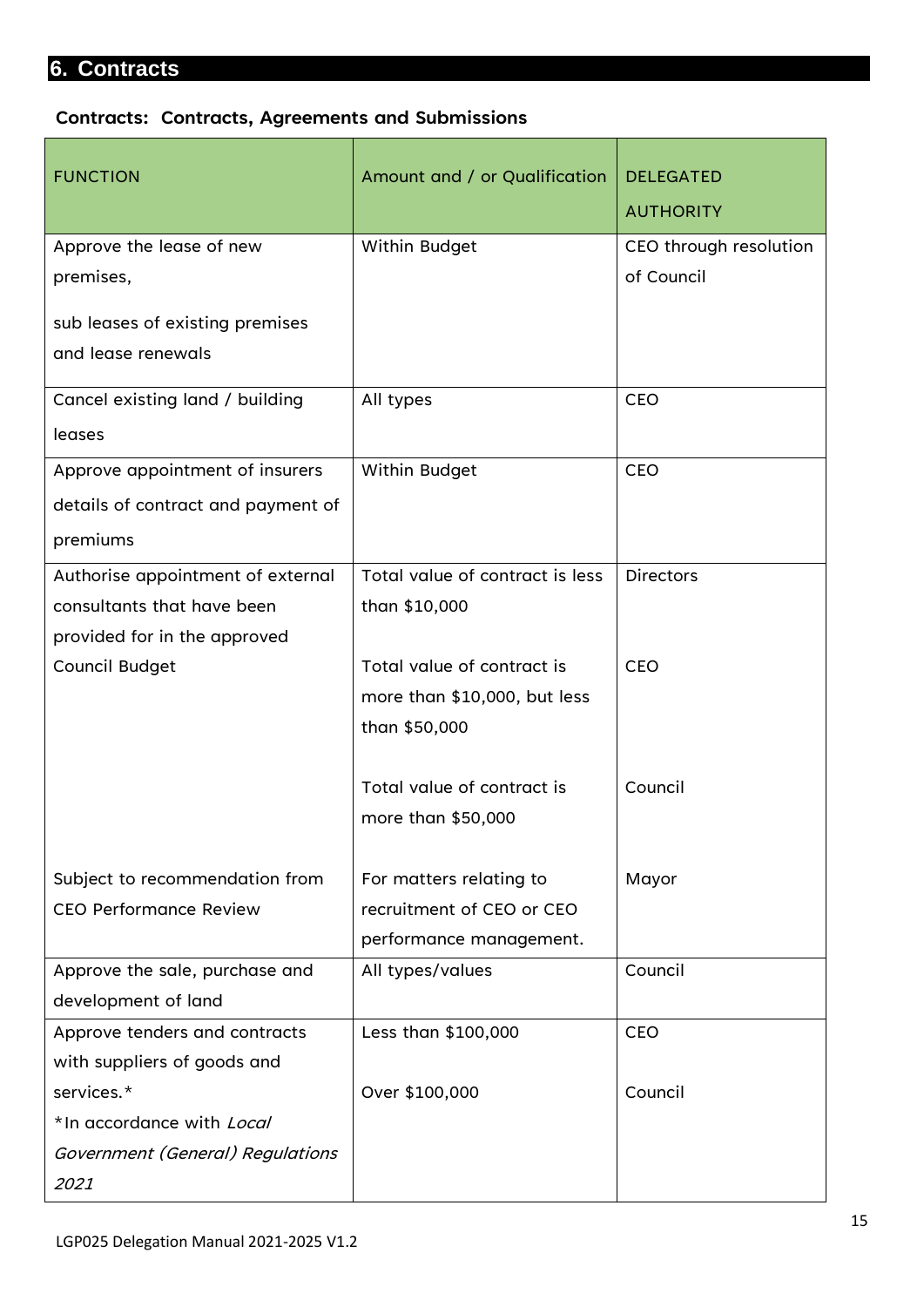| Authority to invite formal tenders | more than \$10,000 and less | <b>Directors</b>       |
|------------------------------------|-----------------------------|------------------------|
| for supply of goods or services    | than \$100,000              |                        |
| Formation of tender committee for  | All values/types            | CEO                    |
| opening and evaluation of tenders  |                             |                        |
| Authority to approve successful    | All values/types            | Council                |
| tender for supply of goods or      |                             |                        |
| services                           |                             |                        |
| Approve the commencement of        |                             | CEO                    |
| funding submissions or tendering   |                             |                        |
| activity to be undertaken.         |                             |                        |
| Authority to negotiate agreements  | up to 1 year and \$10,000   | <b>Directors</b>       |
| and contracts                      |                             |                        |
|                                    | Over 1 year and \$10,000    | <b>CEO</b>             |
| Authority to sign agreements,      | Total value less than       | <b>Directors</b>       |
| contracts or tenders obtained      | \$10,000                    |                        |
| (unless common seal required).     |                             |                        |
|                                    | Total value more than       | CEO                    |
|                                    | \$10,000 but less than      |                        |
|                                    | \$100,000                   |                        |
|                                    | Total value more than       |                        |
|                                    | \$100,000                   | Council                |
| Authority to sign funding Grant    | Existing annual program     | <b>CEO</b>             |
| agreements (income)                | funding                     |                        |
|                                    |                             |                        |
|                                    | New program funding grants  | CEO                    |
|                                    | up to \$500,000             |                        |
|                                    | New program funding grants  | Council                |
|                                    | less than \$1m              |                        |
|                                    |                             |                        |
|                                    | Capital grants more than    | Council -              |
|                                    | \$1m                        | document to be         |
|                                    |                             | endorsed by Council    |
|                                    |                             | including legal review |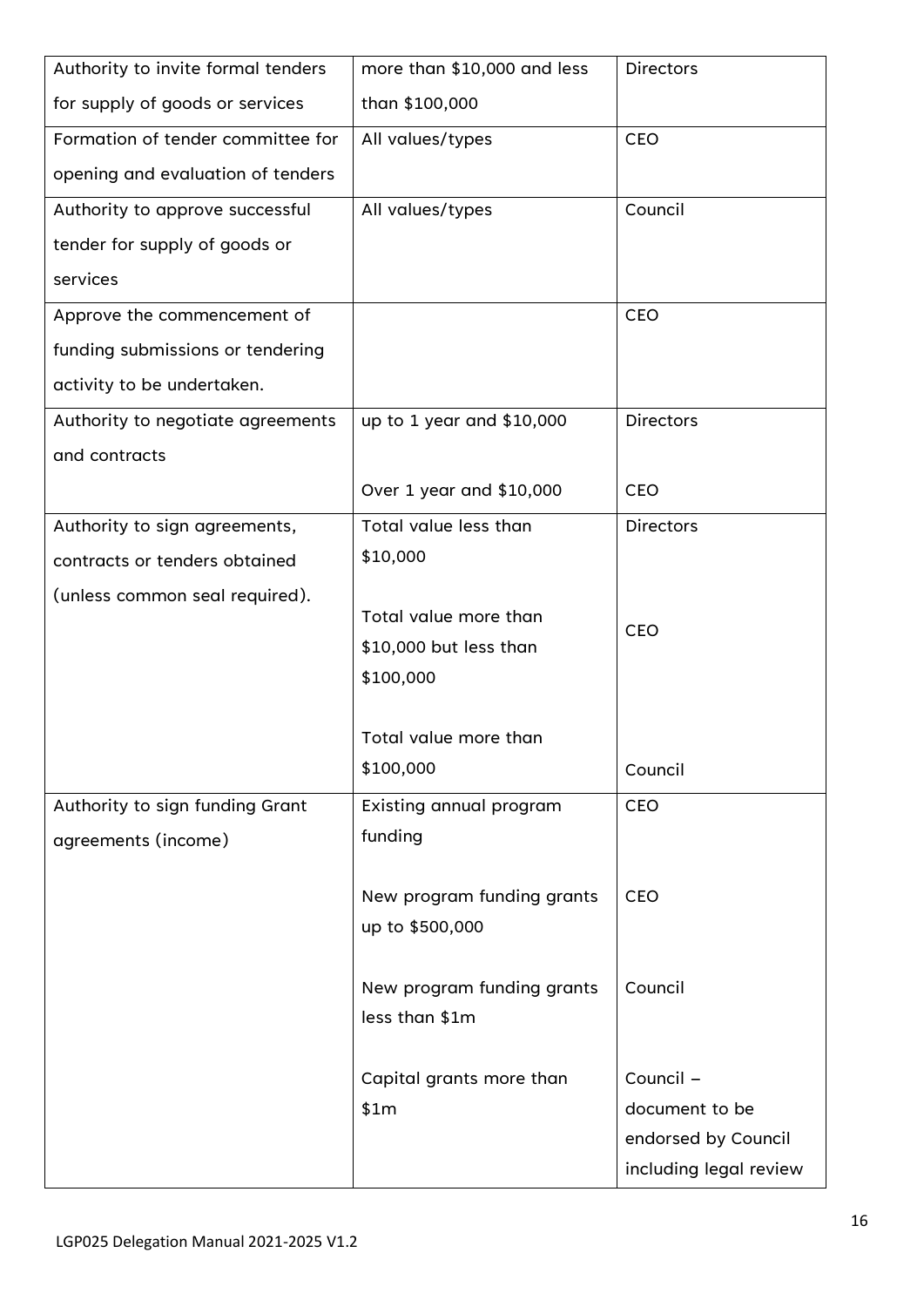#### <span id="page-17-1"></span><span id="page-17-0"></span>**Legal: Legal Matters**

| <b>FUNCTION</b>                     | Amount and / or Qualification | <b>DELEGATED</b><br><b>AUTHORITY</b> |
|-------------------------------------|-------------------------------|--------------------------------------|
| Authority to consult with           | For all types/values          | CEO / Mayor                          |
| Council's external advisors, on     |                               |                                      |
| legal matters.                      |                               |                                      |
| Authority to purchase, legal        | For all types/values          | CEO / Mayor                          |
| advice and/or expertise             |                               |                                      |
| Authority to settle court, legal or | For all types/values          | Council                              |
| any other formal proceedings and    |                               |                                      |
| bind the Council.                   |                               |                                      |
| Authority to approve expenditure    | For all types/values          | Council                              |
| on legal matters, which are         |                               |                                      |
| outside approved budget.            |                               |                                      |
|                                     |                               |                                      |

# <span id="page-17-2"></span>**8. Governance**

#### <span id="page-17-3"></span>**Governance: Common Seal**

| <b>FUNCTION</b>                   | Amount and / or Qualification | <b>DELEGATED</b><br><b>AUTHORITY</b> |
|-----------------------------------|-------------------------------|--------------------------------------|
| Approve the use of the Common     | For Organisation              | CEO/Mayor by Council                 |
| Seal of Council                   |                               | Resolution                           |
| Resolution                        |                               | All pages to be                      |
| Each page of document is to be    |                               | initialed.                           |
| initialed by either Mayor or CEO. |                               |                                      |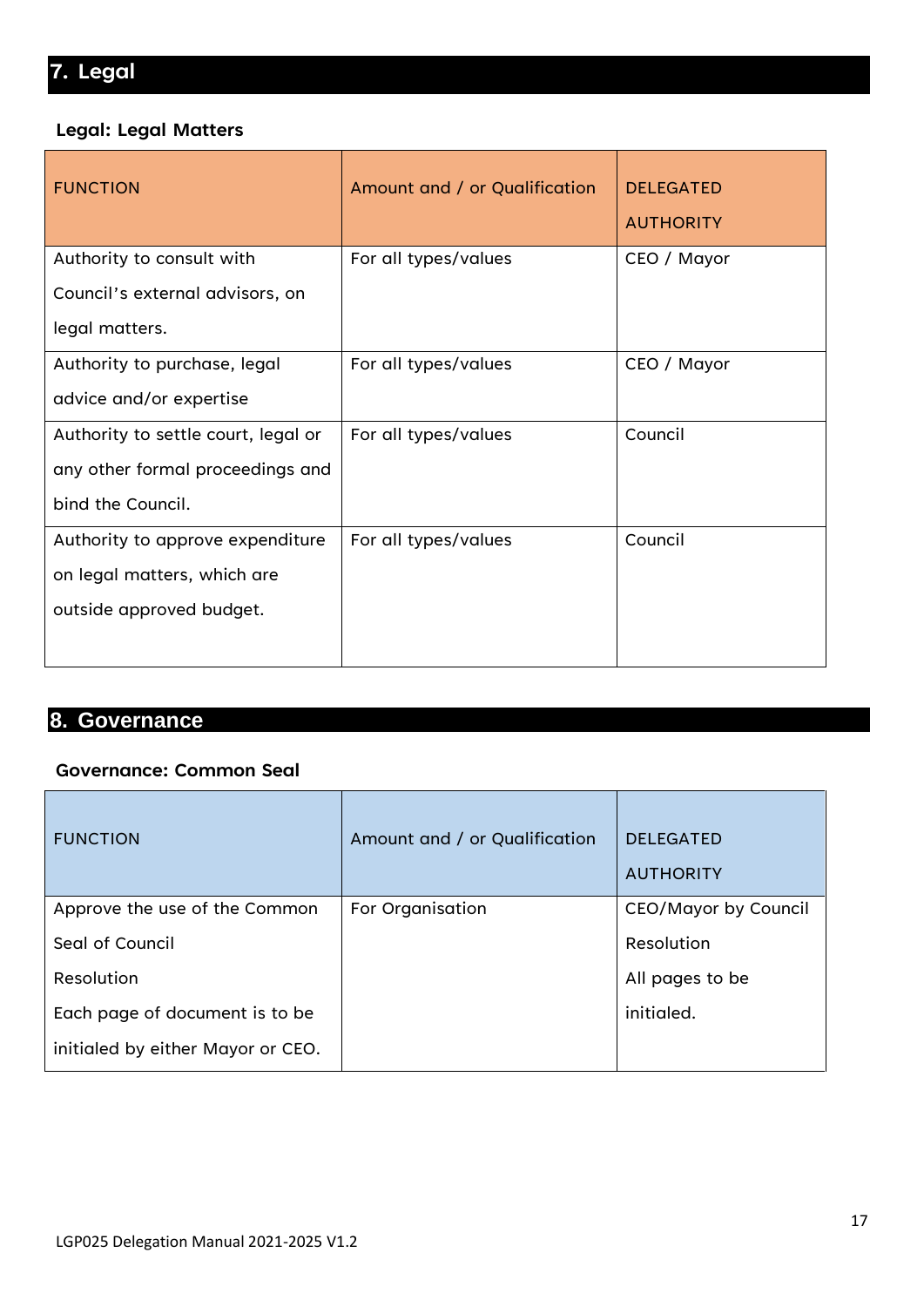#### <span id="page-18-1"></span><span id="page-18-0"></span>**Policies and Procedures: Policies and Procedures**

| <b>FUNCTION</b>                                     | Amount and / or Qualification | <b>DELEGATED</b>   |
|-----------------------------------------------------|-------------------------------|--------------------|
|                                                     |                               | <b>AUTHORITY</b>   |
| Approval of Operational Policies                    | For organisation              | <b>CEO</b>         |
| and Procedures                                      |                               |                    |
| Approval of policies and                            | For organisation              | Council            |
| procedures required adoption by                     |                               |                    |
| resolution in accordance with NT                    |                               |                    |
| Local Government Act 2019,                          |                               |                    |
| including regulations.                              |                               |                    |
| Research and develop all Council                    | For organisation              | Governance and     |
| policies                                            |                               | Compliance Manager |
| 10.<br><b>Documents, Correspondence and Minutes</b> |                               |                    |

# <span id="page-18-3"></span><span id="page-18-2"></span>**Documents: Public Statements, Media and Comments on Strategic Issues**

| <b>FUNCTION</b>                     | Amount and / or Qualification | <b>DELEGATED</b><br><b>AUTHORITY</b> |
|-------------------------------------|-------------------------------|--------------------------------------|
| Approve the use of Council's name   | For all of organisation       | CEO                                  |
| or logo by parties external to      |                               |                                      |
| Council.                            |                               |                                      |
| Authority to release public or      | For all of organisation       | Mayor                                |
| media statements                    |                               | (CEO in absence of                   |
|                                     |                               | Mayor/Deputy Mayor)                  |
| Authority to delegate specific      | For all Staff                 | Mayor                                |
| media responses                     |                               | (CEO in absence of                   |
|                                     |                               | Mayor/Deputy Mayor)                  |
| Authority to respond to ministerial | For all Staff                 | Mayor                                |
| and contentious issues.             |                               | (CEO in absence of                   |
|                                     |                               | Mayor/Deputy Mayor)                  |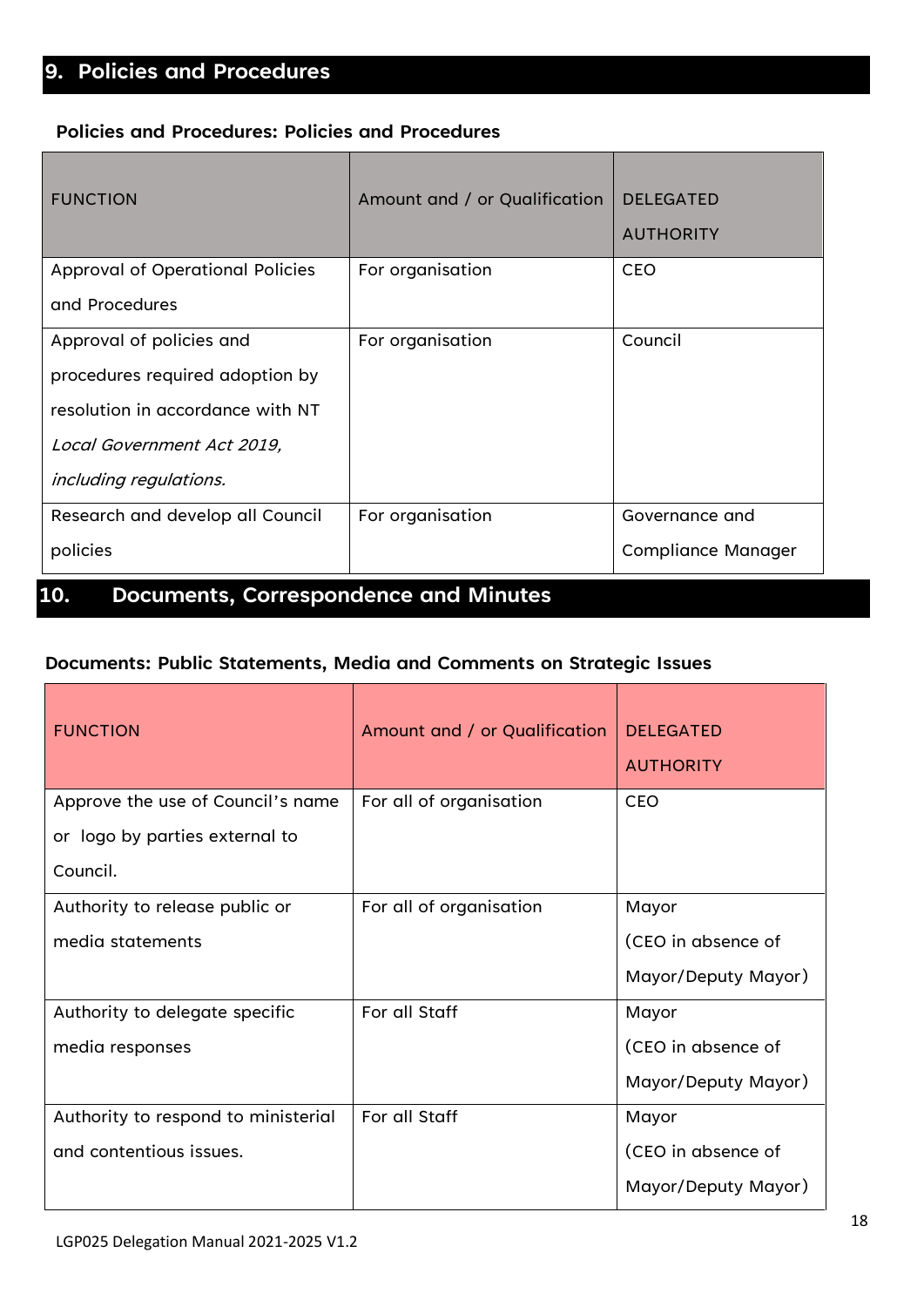#### <span id="page-19-0"></span>**Public Relations: Correspondence**

Correspondence primarily refers to letters but also includes reports, memos, facsimiles, documents and in some cases emails where they are to be used as the official means of communication to parties external to the Council.

|                               | <b>FUNCTION</b>                                                                                                                                                                                                                                                               | Amount and / or                                         |                            |
|-------------------------------|-------------------------------------------------------------------------------------------------------------------------------------------------------------------------------------------------------------------------------------------------------------------------------|---------------------------------------------------------|----------------------------|
|                               |                                                                                                                                                                                                                                                                               | Qualification                                           | <b>DELEGATED AUTHORITY</b> |
|                               | All correspondence:                                                                                                                                                                                                                                                           | For all staff                                           | CEO                        |
| $\circ$                       | To the Department of Chief                                                                                                                                                                                                                                                    |                                                         | (or Mayor as directed by   |
|                               | Minister and Cabinet (except<br>routine matters)                                                                                                                                                                                                                              | The accepted protocol is<br>that staff write letters to | the Council)               |
| $\circ$                       | To Government Ministers,<br>Senior Bureaucrats, Heads of<br>Government Departments or                                                                                                                                                                                         | staff in other levels of<br>Government with the         |                            |
|                               | <b>Members of Parliament</b>                                                                                                                                                                                                                                                  | Mayor writing letters to                                |                            |
| $\circ$                       | To any Ombudsman                                                                                                                                                                                                                                                              | Ministers and politicians.                              |                            |
| $\circ$                       | <b>To Unions</b>                                                                                                                                                                                                                                                              |                                                         |                            |
| $\Omega$                      | Which constitutes an official<br>"apology"                                                                                                                                                                                                                                    |                                                         |                            |
| $\circ$<br>$\circ$<br>$\circ$ | Where the CEO has been in<br>direct contact with the party<br>making the representation and<br>had not referred the reply to a<br>Director or<br>Manager/Coordinator<br>Which is of a contentious<br>nature, or<br>Where formal support of a<br>service, program or agency is |                                                         |                            |
|                               | provided.                                                                                                                                                                                                                                                                     |                                                         |                            |
|                               | Standard and non-standard                                                                                                                                                                                                                                                     | For all staff                                           | <b>Directors</b>           |
|                               | correspondence that has significant                                                                                                                                                                                                                                           |                                                         |                            |
|                               | implications within their own                                                                                                                                                                                                                                                 |                                                         |                            |
|                               | Division and/or has the potential to                                                                                                                                                                                                                                          |                                                         |                            |
|                               | have implication across a number of                                                                                                                                                                                                                                           |                                                         |                            |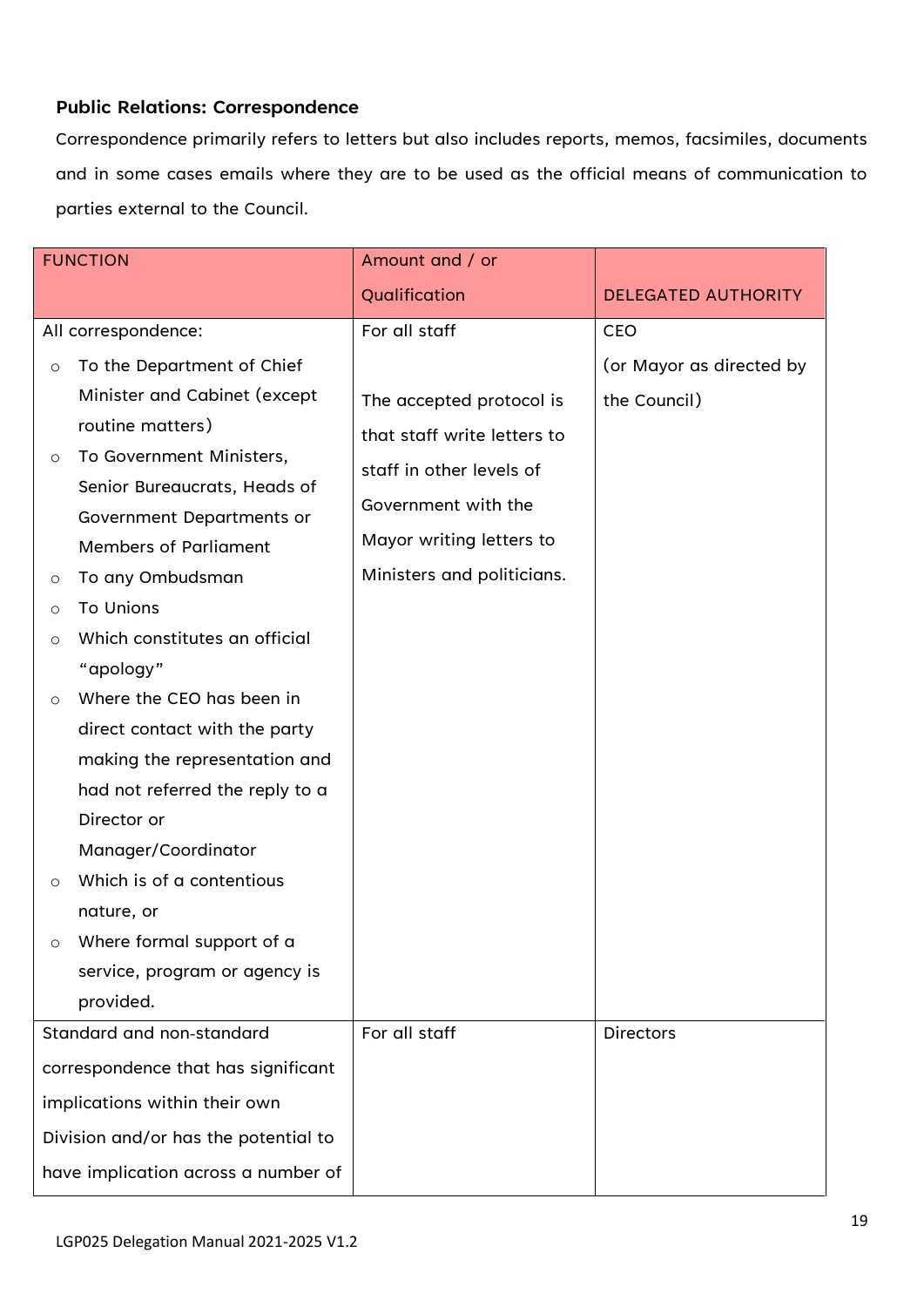| <b>Divisions</b>                     |               |                        |
|--------------------------------------|---------------|------------------------|
| Standard and non-standard            | For all staff | Managers/Coordinators* |
| correspondence which is part of the  |               |                        |
| normal business activities of the    |               |                        |
| Council and is not contentious.      |               |                        |
|                                      |               |                        |
| Managers and Coordinators need to    |               |                        |
| consider, in signing off             |               |                        |
| correspondence, whether the CEO,     |               |                        |
| Directors and other Managers and     |               |                        |
| Coordinators may need to be          |               |                        |
| consulted or advised of the          |               |                        |
| correspondence.                      |               |                        |
|                                      |               |                        |
| Note: Specific delegation may be     |               |                        |
| given to other staff with the CEO or |               |                        |
| Director's approval.                 |               |                        |
|                                      |               |                        |

# <span id="page-20-0"></span>**Public Relations: Agendas and Minutes**

| <b>FUNCTION</b>                     | Amount and / or Qualification | <b>DELEGATED AUTHORITY</b> |
|-------------------------------------|-------------------------------|----------------------------|
| Authority to submit Council reports | For all staff                 | <b>Directors</b>           |
| for inclusion in Council agenda     |                               |                            |
| papers                              |                               |                            |
| Approval of final Council or        | For Council and Committee     | CEO                        |
| Committee Agenda for submission     | meetings                      |                            |
| to the Council or Committee         |                               |                            |
| Approval for inclusion of "Late     | For Council meetings          | <b>CEO</b>                 |
| Agenda Item"                        |                               |                            |
| Approval of draft Council or        | For Council and Committee     | Mayor and CEO              |
| <b>Committee Minutes</b>            | Meetings                      |                            |
|                                     |                               |                            |
| Conformation of Council or          | For Council and Committee     | Council by resolution of   |
| <b>Committee Minutes</b>            | meetings                      | Council                    |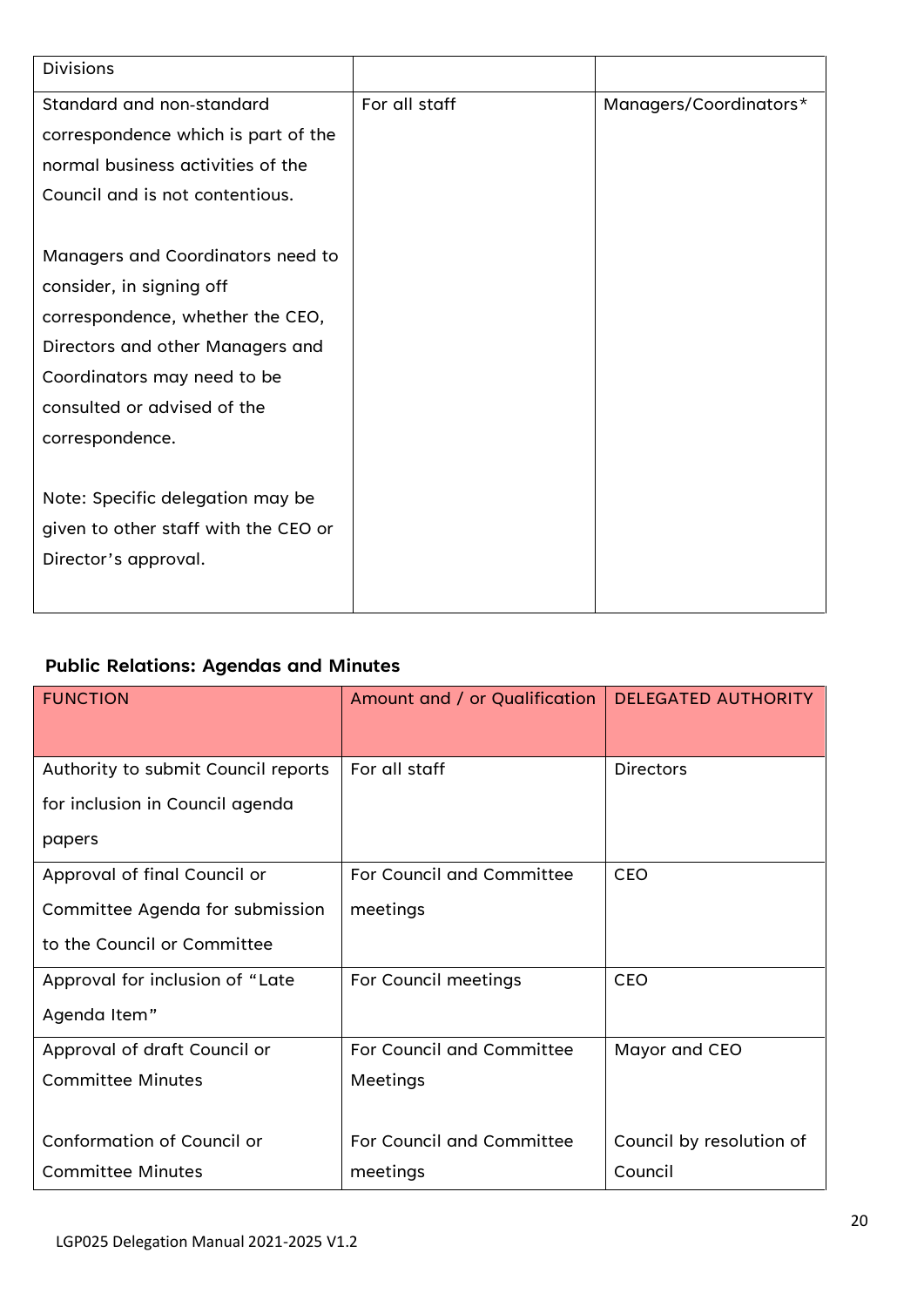| Approval of Agenda for submission      | For all Local Authority | <b>CEO</b>              |
|----------------------------------------|-------------------------|-------------------------|
| to Local Authority                     | meetings                |                         |
|                                        |                         |                         |
| Approval of draft Local Authority      | For all Local Authority | Local Authority         |
| <b>Minutes</b>                         | Meetings                | Chairperson             |
|                                        |                         |                         |
| <b>Conformation of Local Authority</b> | For all Local Authority | Local Authority         |
| <b>Minutes</b>                         | Meetings                | Committee by resolution |
|                                        |                         |                         |
|                                        |                         |                         |

# <span id="page-21-0"></span>**11. Complaints**

# <span id="page-21-1"></span>**Complaints: Complaints**

| <b>FUNCTION</b>                   | Amount and / or Qualification | <b>DELEGATED AUTHORITY</b> |
|-----------------------------------|-------------------------------|----------------------------|
| Resolution of external complaints | All types                     | CEO                        |
| not included below                |                               |                            |
| External complaints about the     | All types                     | Mayor                      |
| <b>Chief Executive Officer</b>    |                               |                            |
| Internal complaints               | All types                     | <b>CEO</b>                 |
| Resolution of complaints against  | All types                     | As per Local               |
| Councillor's and/or Mayor         |                               | Government Act 2019,       |
|                                   |                               | including regulations.     |
|                                   |                               |                            |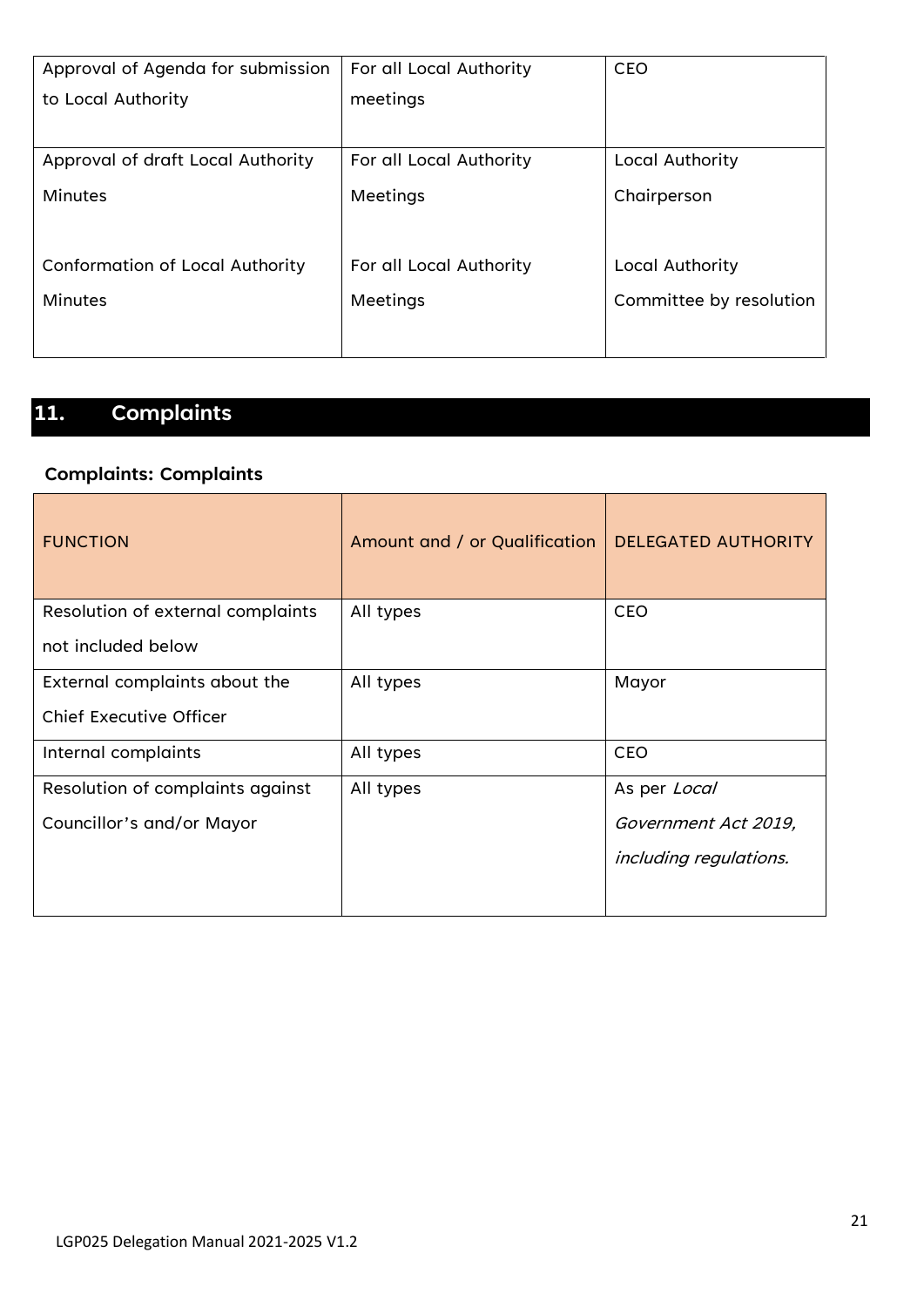#### <span id="page-22-0"></span>**12. Financial Delegations**

The Victoria Daly Regional Council appoints the CEO as the Authorised Person as per Division 2 of the Local Government Act 2019. Under section 40(3)(b) of the Act, Council will delegate the CEO the power to incur financial liabilities. This appointment and delegation must be endorsed by resolution at an Ordinary Meeting of Council.

Resolution 485/2019 of the Ordinary meeting of Council on 17th December 2019, approves the appointment and delegation of financial liability limit of \$500,000 to incoming Chief Executive Officer.

Powers conferred under provisions 167 and 168 of the Local Government Act 2019, provide authority to the CEO to delegate financial liability to an amount limited by the Council resolution. Financial delegations assigned to other officers may only incur expenditure on behalf of the Council if:

- (a) The officer has been granted the financial delegation by the Chief Executive Officer and this delegation have been recorded in the Delegations Schedule (Appendix 1).
- (b) The expenditure is provided for in Council's budget.

The Delegations Schedule must be endorsed by resolution at an Ordinary Meeting of Council. No officer, except the Chief Executive Officer, may have procurement delegation exceeding \$50,000 (excluding GST) in a single transaction. Capital items are items which have a purchase price in excess of \$5,000 and must be recorded into the Asset register at purchase. All expenditure must be in accordance with Victoria Daly Regional Council Policy and the following guidelines.

#### **VARIATION procedures**

- All variations require an additional line item on the original Purchase Order stating
- the scope and cost.
- Variations to the original consultancy or contract amount must be within budget and
- the financial delegation of the approving officer.
- In case of consultancy or contract, where the cumulative value of variations
- exceed 5% of the original value or \$2,000, whichever is lesser, any further variation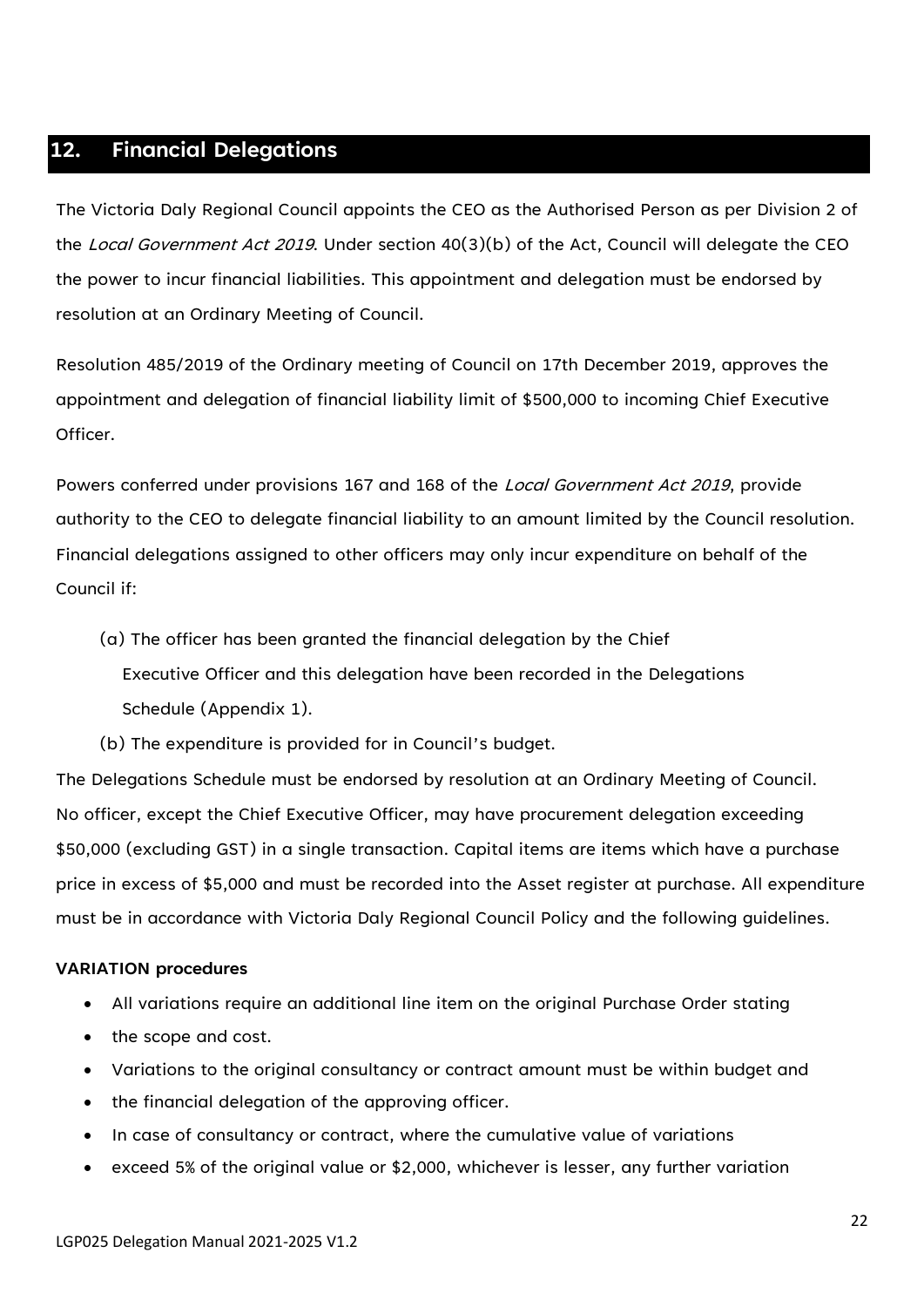- must be authorised by the CEO.
- Where expenditure is still within the overall budget but outside any officer's
- delegation then the variation must be approved by CEO

#### <span id="page-23-0"></span>**Financial: Budgets**

| <b>FUNCTION</b>                    | Amount and / or Qualification | <b>DELEGATED AUTHORITY</b> |
|------------------------------------|-------------------------------|----------------------------|
| Approve draft budgets to be        | For divisions                 | <b>CEO</b>                 |
| forwarded to the Council           |                               |                            |
| Approve the budget                 | For organisation              | Council                    |
| Authority to override all          | For organisation              | <b>CEO</b>                 |
| delegations and make               |                               |                            |
| expenditure decisions to ensure    |                               |                            |
| approved budgets can be            |                               |                            |
| achieved                           |                               |                            |
| Authority to recommend to          | For organisation              | <b>CEO</b>                 |
| Council unbudgeted expenditure     |                               |                            |
| Authorise variations to the annual | For organisation              | Council                    |
| operational and capital budgets    |                               |                            |
| Approve the issue and withdrawal   | For staff                     | CEO                        |
| of corporate credit card           | For CEO                       | Council                    |
|                                    | For Mayor                     | Council                    |
| Approve the credit limit on        | For staff                     | CEO                        |
| corporate credit cards             | For CEO                       | Council                    |
|                                    | For Mayor                     | Council                    |

#### <span id="page-23-1"></span>**Financial: Bad Debts**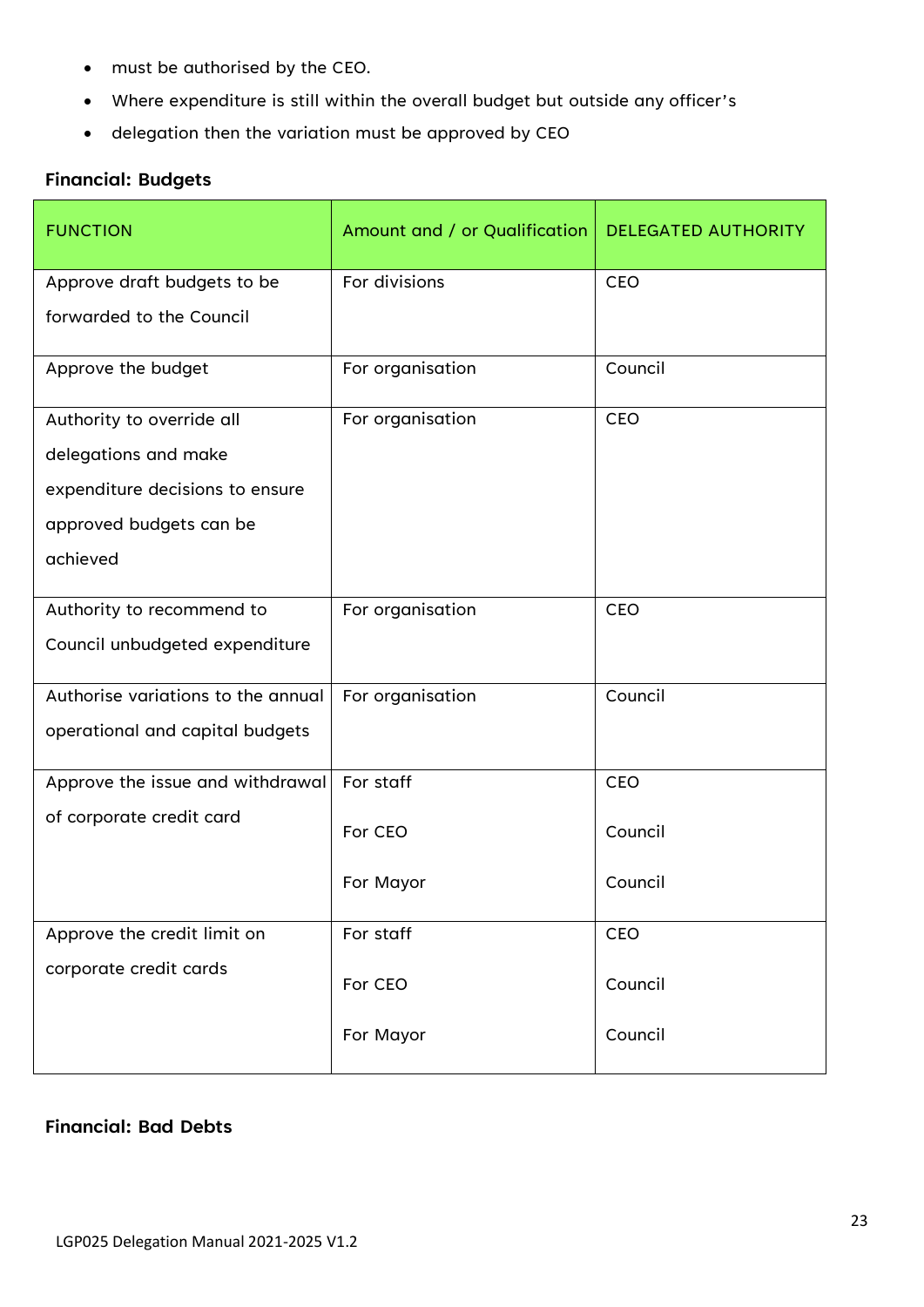| <b>FUNCTION</b>                            | Amount and / or Qualification | <b>DELEGATED AUTHORITY</b> |
|--------------------------------------------|-------------------------------|----------------------------|
| Approve debt recovery agreement   No Limit |                               | CEO                        |
|                                            | \$5,000                       | Senior Accountant          |

# <span id="page-24-0"></span>**Financial: Cheques**

| <b>FUNCTION</b>               | Amount and / or Qualification | <b>DELEGATED AUTHORITY</b> |
|-------------------------------|-------------------------------|----------------------------|
| Approve change and /or add    | For organisation              | CEO                        |
| cheques signatory             |                               |                            |
| Authority to sign cheques and | For organisation              | Two Cheque signatories in  |
| approve EFT bank files        |                               | all instances              |
|                               |                               | CEO or Senior Accountant   |
|                               |                               | and one other: Director of |
|                               |                               | Corporate Services,        |
|                               |                               | Director of Council        |
|                               |                               | Operations                 |
| Approval to stop payment on   | For organisation              | Senior Accountant          |
| cheques                       |                               |                            |
|                               |                               |                            |

# <span id="page-24-1"></span>**Financial: Operational Investment**

| <b>FUNCTION</b>                    | Amount and / or Qualification | <b>DELEGATED AUTHORITY</b> |
|------------------------------------|-------------------------------|----------------------------|
| Approve banking and investment     | For organisation              | CEO and Director or Senior |
| account arrangements including     |                               | Accountant                 |
| the authorising the opening of     |                               |                            |
| new accounts                       |                               |                            |
|                                    |                               |                            |
| Approve investment of funds        | For Organisation              | CEO and Director or Senior |
|                                    |                               | Accountant                 |
|                                    |                               |                            |
| Approve drawdown of investment     | For organisation              | CEO and Director or Senior |
| funds for deposit into operational |                               | Accountant                 |
| accounts                           |                               |                            |
|                                    |                               |                            |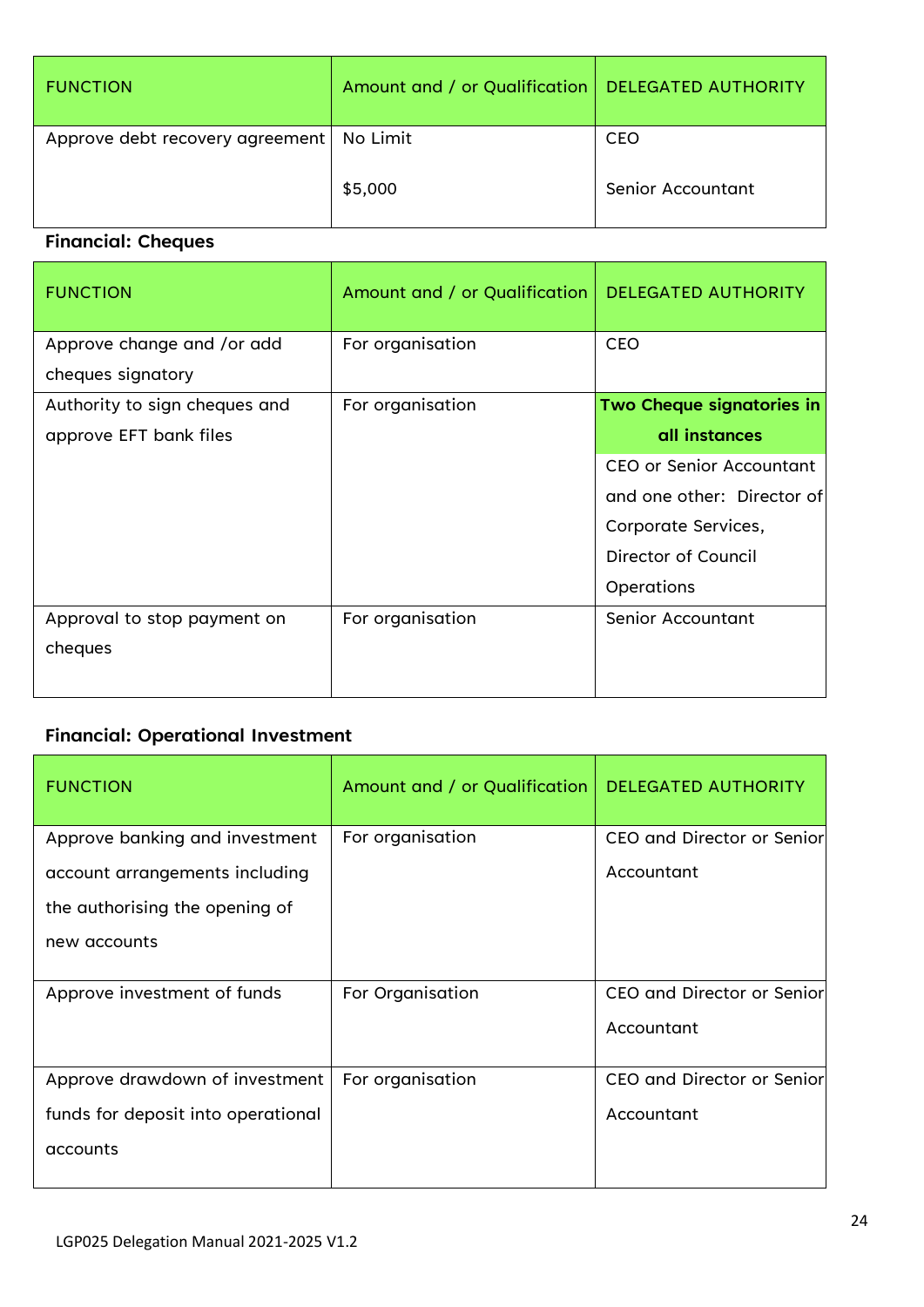# <span id="page-25-0"></span>**Financial: Petty Cash**

| <b>FUNCTION</b>                   | Amount and / or Qualification   DELEGATED AUTHORITY |                        |
|-----------------------------------|-----------------------------------------------------|------------------------|
| Authority to operate, control and | \$500                                               | CEO, Directors and all |
| reimburse petty cash              |                                                     | Managers               |

#### <span id="page-25-1"></span>**Financial: Rates debts**

| <b>FUNCTION</b>                                           | Amount and / or Qualification                          | <b>DELEGATED AUTHORITY</b> |
|-----------------------------------------------------------|--------------------------------------------------------|----------------------------|
| Authority to write off rate debts,                        | Where principle debt paid and CEO has delegated to the |                            |
| the CEO must certify in writing the                       | less than \$5.00 remains                               | Rates Officer              |
| reasons for writing off the debt as<br>per Regulation 32. | Not exceeding \$100.00                                 | Senior Accountant          |
|                                                           | Over \$100.00 to \$1,000.00                            | CEO                        |
|                                                           | Over \$1,000.00                                        | Council                    |

# <span id="page-25-2"></span>**Financial: Members Expenses (Council and Local Authority Members)**

| <b>FUNCTION</b>                  | Amount and / or Qualification | <b>DELEGATED AUTHORITY</b> |
|----------------------------------|-------------------------------|----------------------------|
|                                  |                               |                            |
| Approve Council's Members        | For all Council members       | <b>CEO</b>                 |
|                                  |                               |                            |
| expenses                         |                               |                            |
|                                  |                               |                            |
| Approve CEO's expenses           | <b>CEO</b>                    | Mayor                      |
|                                  |                               |                            |
| Approve Local Authority expenses | For all Local Authority       | <b>CEO</b>                 |
|                                  |                               |                            |
| (Attendance only)                | <b>Members</b>                |                            |
|                                  |                               |                            |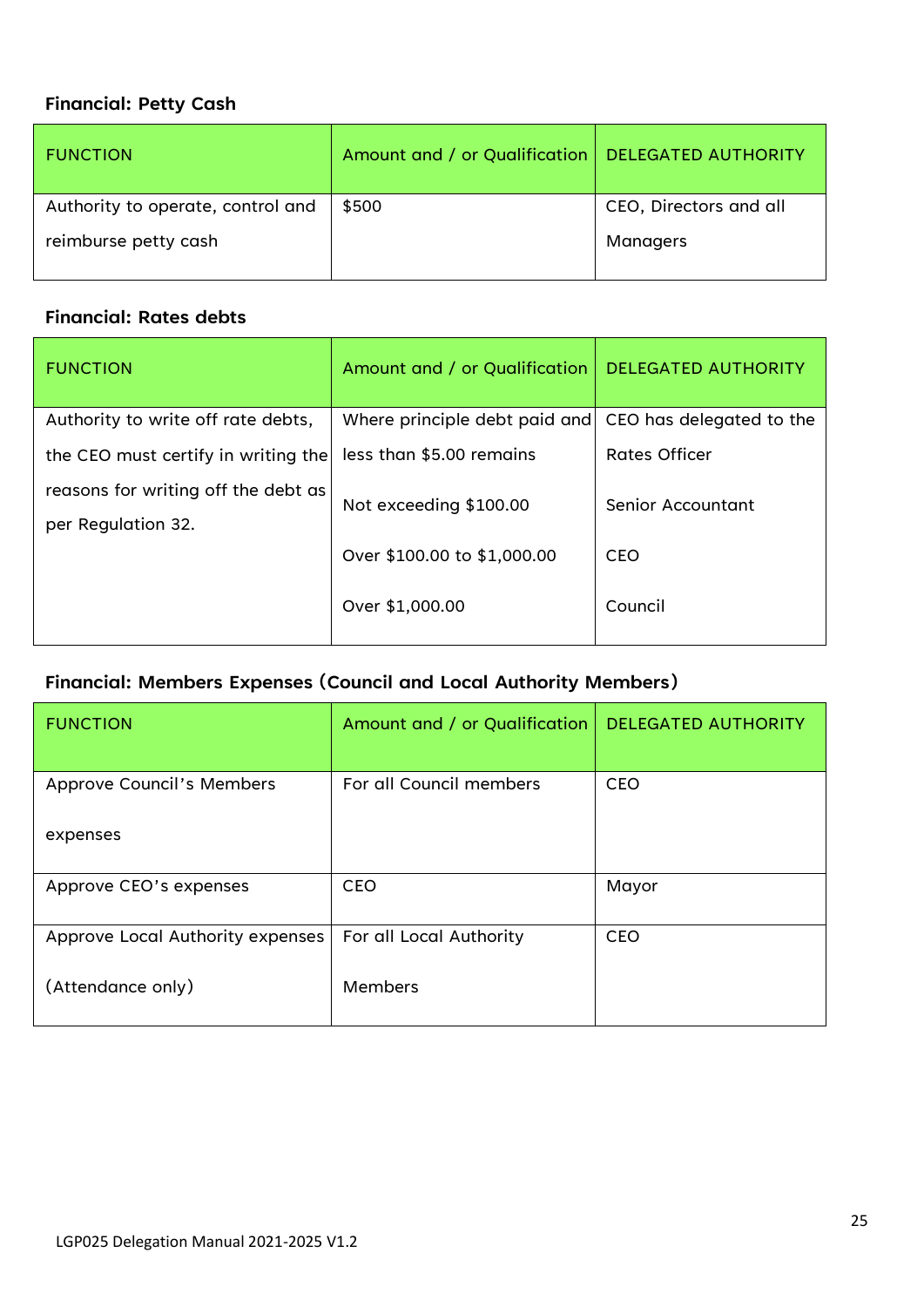# <span id="page-26-0"></span>**Financial: Salaries and Deductions**

| <b>FUNCTION</b>                   | Amount and / or Qualification  | <b>DELEGATED AUTHORITY</b>    |
|-----------------------------------|--------------------------------|-------------------------------|
| Approve staff reimbursement for   | For staff                      | Managers                      |
| expenditure on behalf of Council  | For Managers/ Coordinators     | <b>Directors</b>              |
|                                   | For Directors                  | <b>CEO</b>                    |
|                                   | For CEO                        | Mayor                         |
| Approval for Payroll documents to | For all staff                  | Director of Corporate         |
| be uploaded into financial system |                                | Services, CEO to review       |
| for payment.                      |                                |                               |
| Approve for payment all payroll   | For all staff                  | CEO and Director of           |
| related transactions              | comprising group tax remittal, | Corporate Services or         |
|                                   | payroll tax settlement,        | <b>Director of Operations</b> |
|                                   | superannuation contribution    |                               |
|                                   | payments, and transfers of     |                               |
|                                   | employee payroll deductions    |                               |
|                                   | to authorised entities and     |                               |
|                                   | payment of GST and PAYG        |                               |
|                                   | payments.                      |                               |

# <span id="page-26-1"></span>**Financial: Disposal of Property**

| <b>FUNCTION</b>                                                              | Amount and / or Qualification                                                              | <b>DELEGATED AUTHORITY</b>                             |
|------------------------------------------------------------------------------|--------------------------------------------------------------------------------------------|--------------------------------------------------------|
| Authority to dispose of Assets as<br>per Guideline 4, Assets, Section<br>10. | For disposal of assets up to<br>\$20,000.00<br>For disposal of assets above<br>\$20,000.00 | <b>CEO</b><br>Council through resolution<br>of Council |